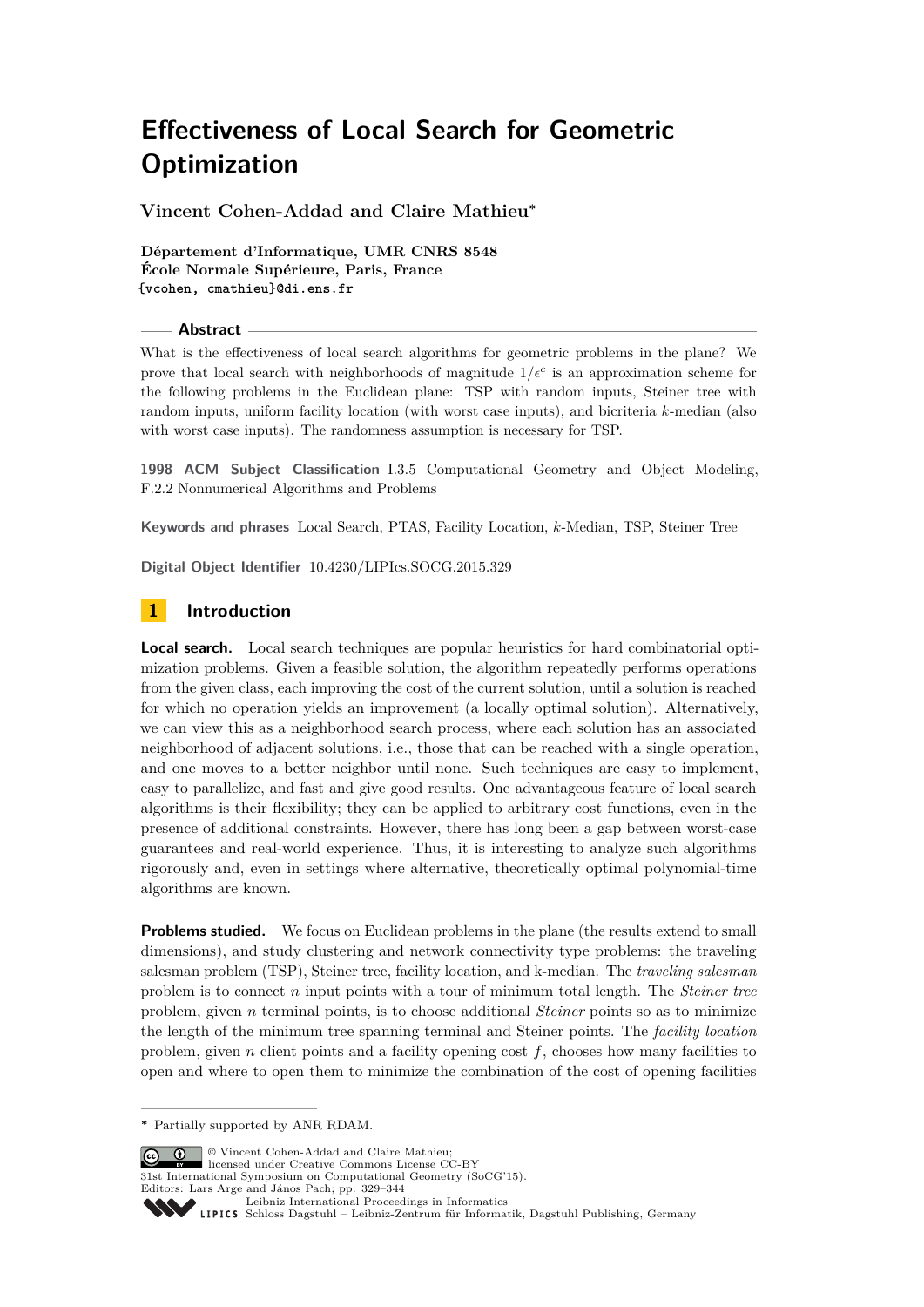and of the total distance from each client to the nearest open facility. The *k-median* problem, given *n* points and an integer *k*, chooses where to open *k* facilities so as to minimize the total distance from each client to the nearest open facility.

**Algorithms.** Our goal is to prove, under minimal assumptions, that local search finds solutions whose cost is within a  $(1 + \epsilon)$  factor of optimal. For that goal, local search must do a little more: instead of modifying the current solution by swapping a single point, edge or edge pair (depending on the problem) in and out of the solution, our version of local search swaps up to  $1/\epsilon^c$  points, edges or edge pairs. This is a standard variation of local search (particularly for the traveling salesman tour), whereby each iteration is slowed down due to an increase in the size of the neighborhood, but the local optimum tends to be reached after fewer iterations and is of higher quality. Moreover, most implementations of local search do not continue iterating all the way to a local optimum, but stop once the gain obtained by each additional iteration is essentially negligible. Our algorithm thus has a stopping condition, when no local exchange could improve the cost by more than a factor of  $1 - 1/n$ . Then, the runtime is polynomial, at most  $n^{1/\epsilon^{O(1)}}$ .

**Results.** Our results are as follows.

- **1.** For TSP, we assume that the input points are random uniform in  $[0, 1]^2$ . Here local search swaps  $O(1/\epsilon^c)$  edges in the tour. Then local search finds a solution with cost  $(1 + \mathcal{O}(\epsilon))$ *OPT*. The proof is not difficult and serves as a warm-up to the later sections. The random input assumption is necessary : in the worst-case setting, we give an example where a locally optimal solution has cost more than  $(2 - \epsilon)OPT$ .
- **2.** Similarly, for Steiner tree, assuming random uniform input, again local search finds a solution with cost  $(1 + \epsilon)$ *OPT*.
- **3.** For facility location, we prove the following: consider the version of local search where local moves consist of adding, deleting or swapping  $O(1/\epsilon^c)$  facilities. Then, even for worst case inputs, local search finds a solution with cost  $(1 + \epsilon)OPT$ . This is the core result of the paper. We transform the dissection technique from Kolliopoulos and Rao [\[14\]](#page-14-0) into a tool for analyzing local search.
- **4.** For *k*-median, our result is similar, except that local search uses  $(1 + \epsilon)k$  medians instead of *k*, so that result is bicriteria. This is a technical, variant of the facility location result.

#### **Related work**

**TSP and Steiner Tree.** The TSP problem in the Euclidean plane has a long history, including work with local search [\[9,](#page-14-1) [17,](#page-14-2) [18\]](#page-14-3). Most relevant is the work of Karp [\[13\]](#page-14-4) giving a simple construction of a near-optimal tour when points are drawn from a random distribution. That work has been subsumed by the approximation schemes of Arora [\[1\]](#page-13-0) (and its improvements [\[2,](#page-13-1) [23\]](#page-15-1)) and of Mitchell [\[21\]](#page-14-5), using a hierarchical dissection technique. Arora noted the relation between that technique and local search, observing:

*Local-exchange algorithms for the TSP work by identifying possible edge exchanges in the current tour that lower the cost [. . . ]. Our dynamic programming algorithm can be restated as a slightly more inefficient backtracking [. . . ]. Thus it resembles k-OPT for*  $k = O(c)$ *, except that cost-increasing exchanges have to be allowed in order to undo bad guesses. Maybe it is closer in spirit to more ad-hoc heuristics such as genetic algorithms, which do allow cost-increasing exchanges.*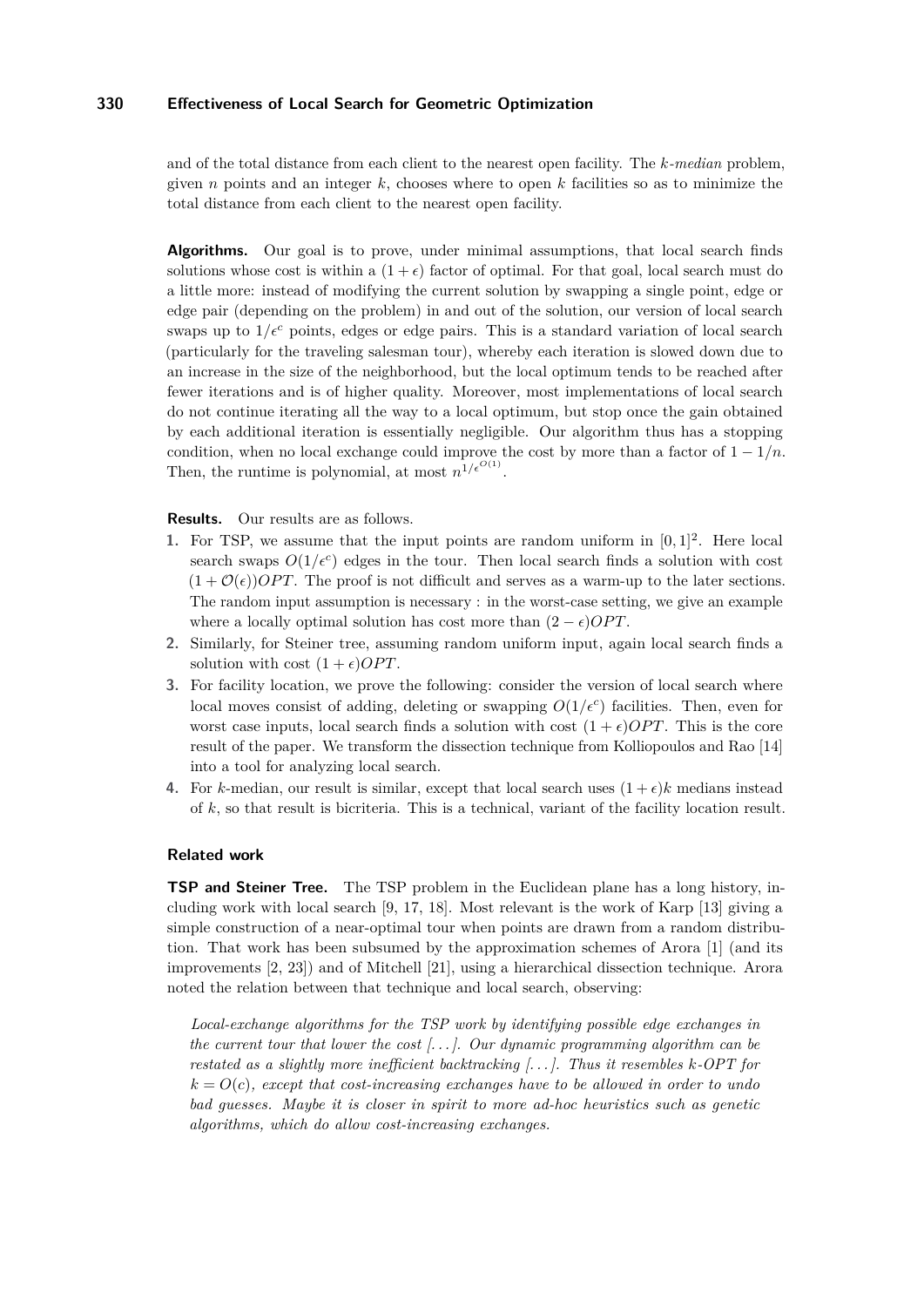In fact, even with neighborhoods of size  $f(\epsilon)$ , even in the Euclidean plane, local search for TSP can get stuck in a local optimum whose value is far from the global optimum. However, in the case of random inputs the intuition is correct. Local search algorithms have been widely studied for TSP, but mostly for either a local neighborhood limited to size of 2 or 3 (the 2-OPT or 3-OPT algorithms), or for the general metric case. Those studies lead to proofs of constant factor approximations, see  $[6, 11, 20, 18, 25]$  $[6, 11, 20, 18, 25]$  $[6, 11, 20, 18, 25]$  $[6, 11, 20, 18, 25]$  $[6, 11, 20, 18, 25]$  $[6, 11, 20, 18, 25]$  $[6, 11, 20, 18, 25]$  $[6, 11, 20, 18, 25]$  $[6, 11, 20, 18, 25]$ . In particular, in  $[6]$ , it is proved (by example) that for Euclidean TSP 2-OPT cannot be a constant-factor approximation in the worst case. For the metric Steiner Tree problem, the best approximation algorithm up to 2010 was a constant factor approximation due to Robins and Zelikovsky and was by local search [\[24\]](#page-15-3).

**Facility Location and k-Median.** For clustering problems – facility location and *k*-median – there has also been much prior work. A proof of NP-Hardness of *k*-median even in the Euclidean setting is given in [\[19\]](#page-14-9). The first theoretical guarantees for local search algorithms for clustering problems are due to Korupolu et al. [\[15\]](#page-14-10). They show that the local search algorithm which allows swaps of size  $p$  is a constant factor approximation for the metric case of the *k*-Median and Facility Location problems. However, for *k*-Median the algorithm requires a constant-factor blowup in the parameter  $k$ . By further refining the analysis, Charikar et al. [\[7\]](#page-14-11) improved the approximation ratio. More recently, Arya et al. showed in [\[3\]](#page-14-12) that the local search algorithm which allows swaps of size p is a  $3 + 2/p$ -approximation without any blowup in the number of medians. Nevertheless, no better results were known for the Euclidean case (See the survey paper [\[26\]](#page-15-4)). Kolliopoulos and Rao define in [\[14\]](#page-14-0) a recursive "adaptive" dissection of a square enclosing the input points. At each dissection step<sup>[1](#page-2-0)</sup>, they cut the longer side of each rectangle produced by the previous step in such a way that each of the two parts has roughly the same surface area. Our analysis uses a new version of their dissection algorithm to analyze the local search algoritm.

**Other related work.** The question of the efficiency of local search for Euclidean problems was already posed by Mustafa and Ray and Chan and Har-Peled. They proved that local search (with local neighborhood enabling moves of size  $\Theta(1/\epsilon)$ ) gives approximation schemes for hitting circular disks in two dimensions with the fewest points, for several other Euclidean hitting set problems [\[22\]](#page-14-13), and for independent sets of pseudo-disks [\[5\]](#page-14-14). This led to further PTASs by local search for dominating set in disks graph [\[10\]](#page-14-15) and for terrain guarding [\[16\]](#page-14-16). Those papers rely on the combinatorial properties of bipartite planar graphs. Our analysis technique is different since we rely on dissections.

One problem related to facility location is *k*-means. For *k*-means, Kanungo, Mount, Netanyahu and Piatko [\[12\]](#page-14-17) proved that local search gives a constant factor approximation. Much remains to be understood.

We also note that there exists proofs of constant factor approximation by local search for the metric capacitated facility location [\[8\]](#page-14-18).

**Plan.** The paper is organized as follows: in the next section, as a warm-up we prove the results on TSP and Steiner tree for random inputs. We then analyze local search for facility location, proposing a new recursive dissection. We suitably extend lemmas from [\[14\]](#page-14-0). The meat of that section is the proof of Proposition [4.2,](#page-8-0) which is our main technical contribution.

<span id="page-2-0"></span> $<sup>1</sup>$  There is also a "sub-rectangle" step not described here.</sup>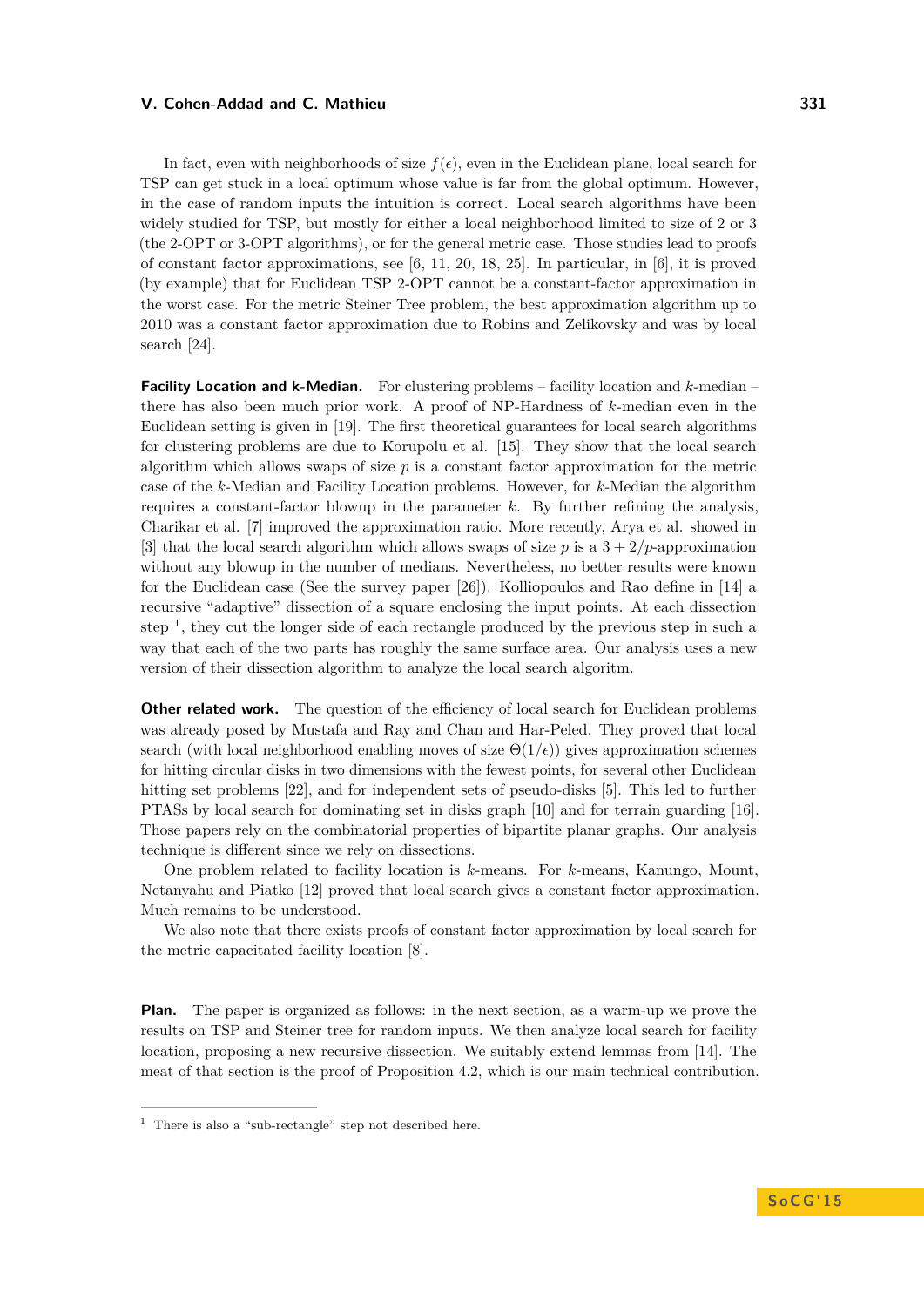We end with the *k*-median result, that requires additional ideas to deal with the cardinality constraint.

## **2 Polynomial-Time Local Search Algorithms**

Throughout this paper, we denote by  $L \Delta L'$  the symmetric difference of the sets *L* and L'. We present the local search algorithm that is considered in this paper (see Algorithm [1](#page-3-0) below).

<span id="page-3-0"></span>**Algorithm 1** Local Search (*ε*)

1: **Input:** A set  $\mathcal C$  of points in the Euclidean plane 2:  $S \leftarrow$  Arbitrary feasible solution (of cost at most  $\mathcal{O}(2^n\text{OPT})$ ). 3: **while**  $\exists S'$  s.t. Condition( $S', \varepsilon$ ) and  $\text{cost}(S') \leq (1 - 1/n) \text{cost}(S)$ 4: **do** 5:  $S \leftarrow S'$ 6: **end while** 7: **Output:** *S*

Note that the type of *S*, Condition,  $f(\varepsilon)$  and Cost(*S*) are problem dependent. Namely,

- for Facility Location, *S* is a set of points, Condition( $S', \varepsilon$ ) is  $|S \triangle S'| = \mathcal{O}(1/\varepsilon^3)$  and  $\equiv$  $Cost(S) = |S| + \sum$  $\min_{s \in S} d(c, s);$ *c*∈C
- for *k*-Median, *S* is a set of points, Condition(*S'*,  $\varepsilon$ ) is  $|S \triangle S'| = \mathcal{O}(1/\varepsilon^9)$  and  $|S'| \leq (1+3\varepsilon)k$ and  $Cost(S) = \sum$ *c*∈C  $\min_{s \in S} d(c, s);$
- for TSP *S* is a set of edges, Condition $(S', \varepsilon)$  is  $|S \triangle S'| = \mathcal{O}(1/\varepsilon^2)$  and "*S'* is a tour and there is no two edges intersecting" (if the initial tour contains intersecting edges we start by modifying the tour so that no two edges intersect) and  $Cost(S) = \sum$ length(*s*);

*s*∈*S*

for Steiner Tree, *S* is a set of points, Condition( $S', \varepsilon$ ) is  $|S \triangle S'| = \mathcal{O}(1/\varepsilon^2)$  and  $|S'| \le n$ (if the initial set of Steiner vertices is greater than *n*, we greedily remove Steiner vertices until the set has size *n*) and  $\text{Cost}(S) = \text{MST}(S \cup \mathcal{C})$ , where  $\text{MST}(S \cup \mathcal{C})$  is the length of the minimum spanning tree of the points in  $S \cup C$ .

We now focus on the guarantees on the execution time of the algorithms presented in this paper. The proof of the following Lemma is deferred to the Appendix.

I **Lemma 2.1.** *The number of iterations of Algorithm [1](#page-3-0) is polynomial for the Facility Location, k-Median, Traveling Salesman and Steiner Tree Problems.*

**► Remark**. Up to discretizing the plane and replacing  $(1 - 1/n)$  by  $(1 - \Theta(1/n))$ , finding *S'* takes time  $\mathcal{O}(n^{\mathcal{O}(1/\varepsilon^c)}\varepsilon^{-1})$ , for some constant *c* which depends on the algorithm.

## **3 Euclidean Traveling Salesman Problem and Steiner Tree**

<span id="page-3-1"></span>**Theorem 3.1.** *Consider a set of points chosen independently and uniformly in*  $[0, 1]^2$ *. Algorithm [1](#page-3-0) produces:*

- $\blacksquare$  In the case of the Traveling Salesman problem, a tour whose length is at most  $(1 +$  $\mathcal{O}(\varepsilon)$ ) $T_{OPT}$ *, where*  $T_{OPT}$  *is the length of the optimal solution.*
- *In the case of the Steiner Tree problem, a tree whose length is at most*  $(1 + \mathcal{O}(\varepsilon))T_{OPT}$ *where*  $T_{OPT}$  *is the length of the optimal solution.*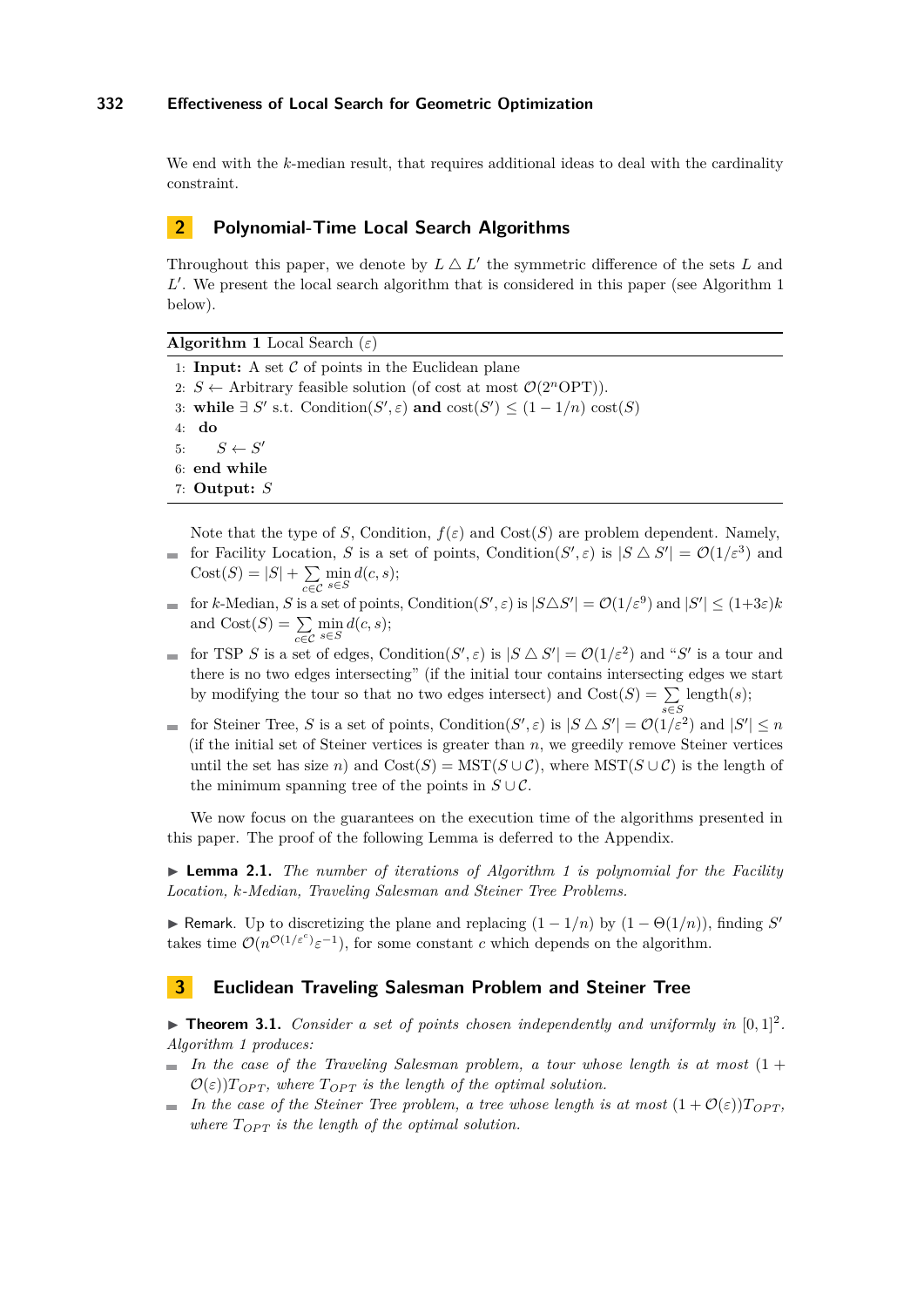To prove Theorem [3.1,](#page-3-1) we first prove the following result.

- <span id="page-4-0"></span> $\triangleright$  **Theorem 3.2.** *Consider an arbitrary set of points in*  $[0,1]^2$ *. Algorithm [1](#page-3-0) produces:*
- *In the case of the Traveling Salesman problem, a tour whose length is at most* (1 +  $\mathcal{O}(\varepsilon^2)$ ) $T_{OPT} + \mathcal{O}(\varepsilon \sqrt{n})$ , where  $T_{OPT}$  is the length of the optimal solution.
- *In the case of the Steiner Tree problem, a tree whose length is at most*  $(1 + \mathcal{O}(\varepsilon^2))T_{OPT} +$  $\mathcal{O}(\varepsilon\sqrt{n})$ , where  $T_{OPT}$  is the length of the optimal solution.

We model a random distribution of points in a region  $P$  of the plane by a two-dimensional Poisson distribution  $\Pi_n(\mathcal{P})$ . The distribution  $\Pi_n(\mathcal{P})$  is determined by the following assumptions:

- **1.** the numbers of points occurring in two or more disjoint sub-regions are distributed independently of each other;
- **2.** the expected number of points in a region *A* is  $nv(A)$  where  $v(A)$  is the area of *A*; and
- **3.** as *v*(*A*) tends to zero, the probability of more than one point occurring in *A* tends to zero faster than *v*(*A*).

From these assumptions it follows that Pr[*A* contains exactly *m* points] =  $e^{-\lambda} \lambda^m/m!$ , where  $\lambda = nv(A)$ . The following result is known.

<span id="page-4-1"></span> $\triangleright$  **Theorem 3.3** ([\[4\]](#page-14-19)). Let P be a set of *n* points distributed according to a two-dimensional *Poisson distribution*  $\Pi_n(\mathcal{P})$  *in*  $[0,1]^2$  *and let*  $T_n(\mathcal{P})$  *be the random variable that denotes the length of the shortest tour through the points in* P*. There exists a positive constant β (independent of*  $P$ *) such that*  $T_n(P)/\sqrt{n} \rightarrow \beta$  *with probability 1.* 

Assuming Theorems [3.2](#page-4-0) and [3.3,](#page-4-1) we can prove Theorem [3.1.](#page-3-1)

**Proof of Theorem [3.1.](#page-3-1)** We focus on the Traveling Salesman case. Let *L* be the tour produced by Algorithm [1](#page-3-0) and  $T_{\text{OPT}}$  be the optimal tour. By Theorem [3.3,](#page-4-1) we have that  $\text{Cost}(T_{\text{OPT}})$  =  $\mathcal{O}(\sqrt{n})$  with probability 1. Hence, Theorem [3.2](#page-4-0) implies

$$
(1 - \varepsilon^2) \cdot \text{Cost}(L) \le \text{Cost}(T_{\text{OPT}}) + \mathcal{O}(\varepsilon\sqrt{n}) = (1 + \mathcal{O}(\varepsilon)) \cdot \text{Cost}(T_{\text{OPT}}).
$$

We now consider the random variable  $ST_n(\mathcal{P})$  that denotes the length of the shortest Steiner Tree through the points in  $P$ . Since the length of the optimal Steiner Tree is at least half the length of the optimal Traveling Salesman Tour, Theorem [3.3](#page-4-1) implies that there exists a constant  $\delta$  such that  $ST_n(\mathcal{P})/\sqrt{n} \geq \delta$  with probability 1. Then, the exact same reasoning applies to prove the Steiner Tree case.

The rest of the section is dedicated to the proof of Theorem [3.2.](#page-4-0) To this aim, we define a recursive dissection of the unit square according to a set of points  $P$ . At each step we cut the longer side of each rectangle produced by the previous step in such a way that each of the two parts contains half the points of  $P$  that lie in the rectangle. The process stops when each rectangle contains  $\Theta(1/\varepsilon^2)$  points of P. We now consider the final rectangles and we refer to them as *boxes*. Let  $\beta$  be the set of boxes.

<span id="page-4-2"></span>**Demma 3.4** ([\[13\]](#page-14-4)).  $\sum$ *b*∈B  $|\partial b| = \mathcal{O}(\varepsilon \sqrt{|\mathcal{P}|})$ *, where*  $|\partial b|$  *is the perimeter of box b and*  $|\mathcal{P}|$  *is the number of points in* P*.*

For any set of segments *S* and box *b* and for each segment *s*, let *s<sup>b</sup>* be the part of *s* that lies inside *b*. We define  $\text{In}(S, b) := \{s_b \mid s \in S \text{ and } s \text{ has at least one endpoint in } b\}$ and  $Cross(S, b) := \{s_b \mid s \in S \text{ and } s \text{ has no endpoint in } b\}.$  Moreover we define  $Out(S, b) :=$  $\{s_{b'} \mid s \in S \text{ and } b \neq b'\}.$  Additionally, let  $S(b) = \sum_{s \in S} \text{length}(s_b)$ .

We can now prove the two following structural Lemmas. See Fig. [1](#page-5-0) for an illustration of the proof.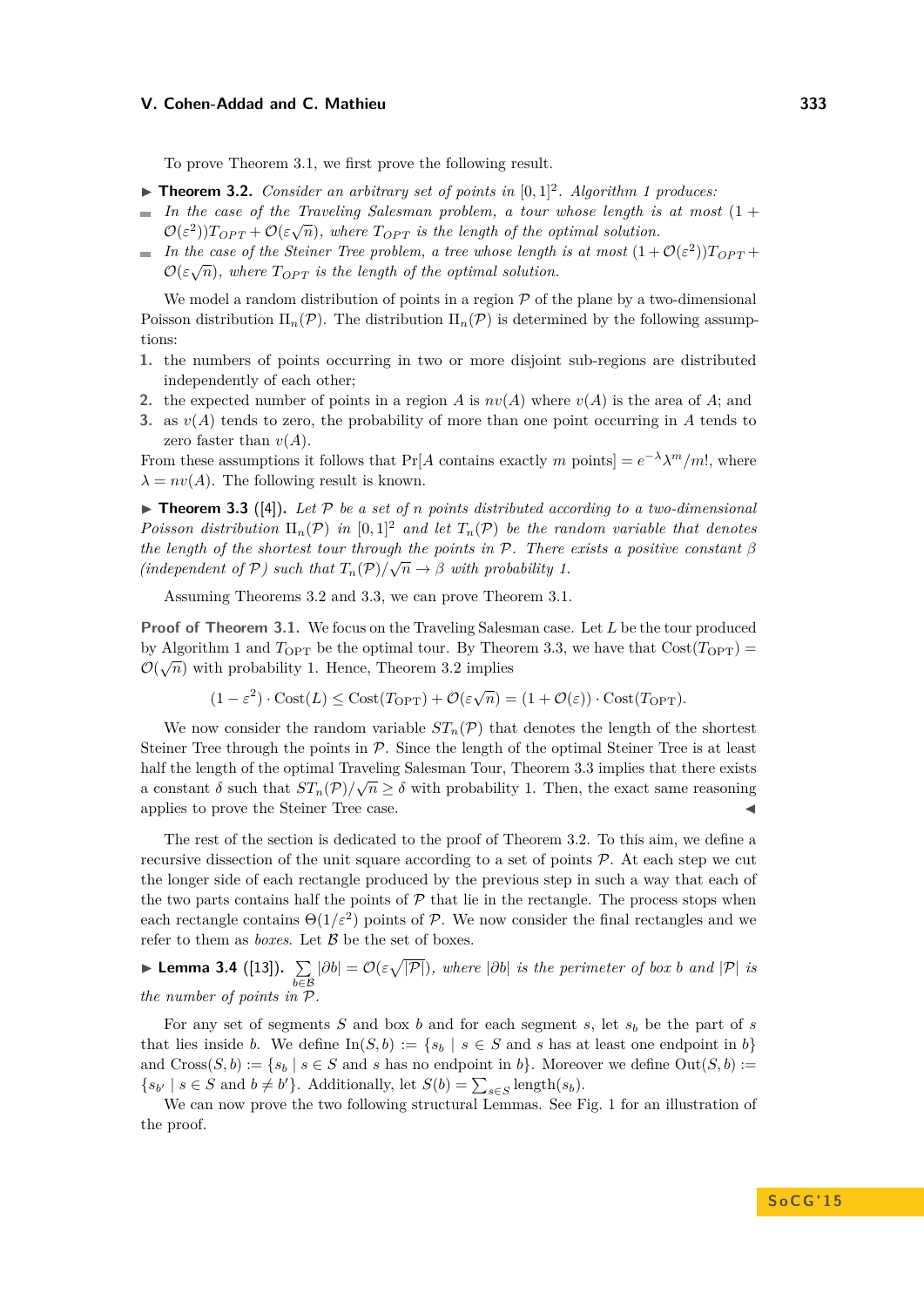<span id="page-5-0"></span>

**Figure 1** The solid black segments form the tour  $L_{\text{TSP}}$  outside *b*. The dotted line segments are the tour  $T_{\text{TSP}}$  inside *b*. The red segments are the one needed to connect the two tours.

<span id="page-5-1"></span> $\triangleright$  **Lemma 3.5.** Let  $L_{ST}$  be a locally optimal solution to the Steiner Tree problem and let *T*<sub>ST</sub> *be any Steiner Tree. Let*  $\mathcal{B}$  *be a set of boxes produced by a dissection of*  $\mathcal{P} \cup L_{ST} \cup T_{ST}$ . *Using the same notation for a set of segments and their total length, we then have for any box*  $b \in \mathcal{B}$ 

$$
(1 - \mathcal{O}(\varepsilon^2))L_{ST}(b) \leq In(T_{ST}, b) + |\partial b| + L_{ST}/n,
$$

*where* |*∂b*| *is the perimeter of b.*

**Proof.** For each box *b*, the segments of  $Cross(L_{ST}, b)$  can be distributed into 6 different classes according to which side of *b* they intersect.

We divide further. Since the segments of a class are pairwise disjoint, there is a natural ordering of the segments inside each class. For each class that contains more than  $1/\varepsilon^2$ segments, we partition them into subsets that contain  $\Theta(1/\varepsilon^2)$  consecutive segments (in the natural order of the class). We define a sub-box for each subset of each class as follows. Let *s* and *s'* be the two extreme segments of the set in the ordering of the class. The sides of the sub-box associated to this subset consists of  $s$  and  $s'$  and the two shortest paths  $p, p'$  along the sides of  $b$  that connects the endpoints of  $s$  and  $s'$ .

Remark that the sum of the lengths of the sides of all the sub-boxes is at most |*∂b*| +  $\mathcal{O}(\varepsilon^2 L_{ST}(b))$ . For each sub-box  $b_0$ , let *L*' be the set of vertices of  $L_{ST}$  that are outside  $b_0$ , plus the set of vertices of  $T_{ST}$  that are inside  $b_0$ , plus the set of the intersection points of the edges of  $L_{ST}$  and  $T_{ST}$  with the sides of  $b_0$ . Thus,  $L' \leq Out(L_{ST}, b_0) + In(T_{ST}, b_0) + |\partial b_0|$ . Moreover, we have  $|L_{ST} \triangle L'| = \mathcal{O}(1/\varepsilon^2)$  and the local near-optimality argument applies. Namely, we obtain that  $(1 - 1/n)L_{ST} \leq L'$ , and so

$$
-1/n \cdot L_{ST} + \ln(L_{ST}, b_0) + \text{Cross}(L_{ST}, b_0) \le \ln(T_{ST}, b_0) + |\partial b_0|.
$$

We now sum over all sub-boxes of box *b* and we obtain

$$
L_{\rm ST}(b) = \ln(L_{\rm ST}, b_0) + \text{Cross}(L_{\rm ST}, b_0) \leq \ln(T_{\rm ST}, b) + |\partial b| + \mathcal{O}(\varepsilon^2 L_{\rm ST}(b)) + L_{\rm ST}/n.
$$

 $\blacktriangleleft$ 

<span id="page-5-2"></span>► **Lemma 3.6.** *Let*  $L_{TSP}$  *be a locally optimal solution to the Traveling Salesman problem* and let  $T_{TSP}$  be any tour. Let  $\beta$  be a set of boxes produced by a dissection of  $\mathcal{P}$ . Using the *same notation for a set of segments and their total length, we then have for any box*  $b \in \mathcal{B}$ 

$$
(1 - \mathcal{O}(\varepsilon^2)) L_{TSP}(b) \leq In(T_{TSP}, b) + 3|\partial b|/2 + L_{TSP}/n,
$$

*where* |*∂b*| *is the perimeter of b.*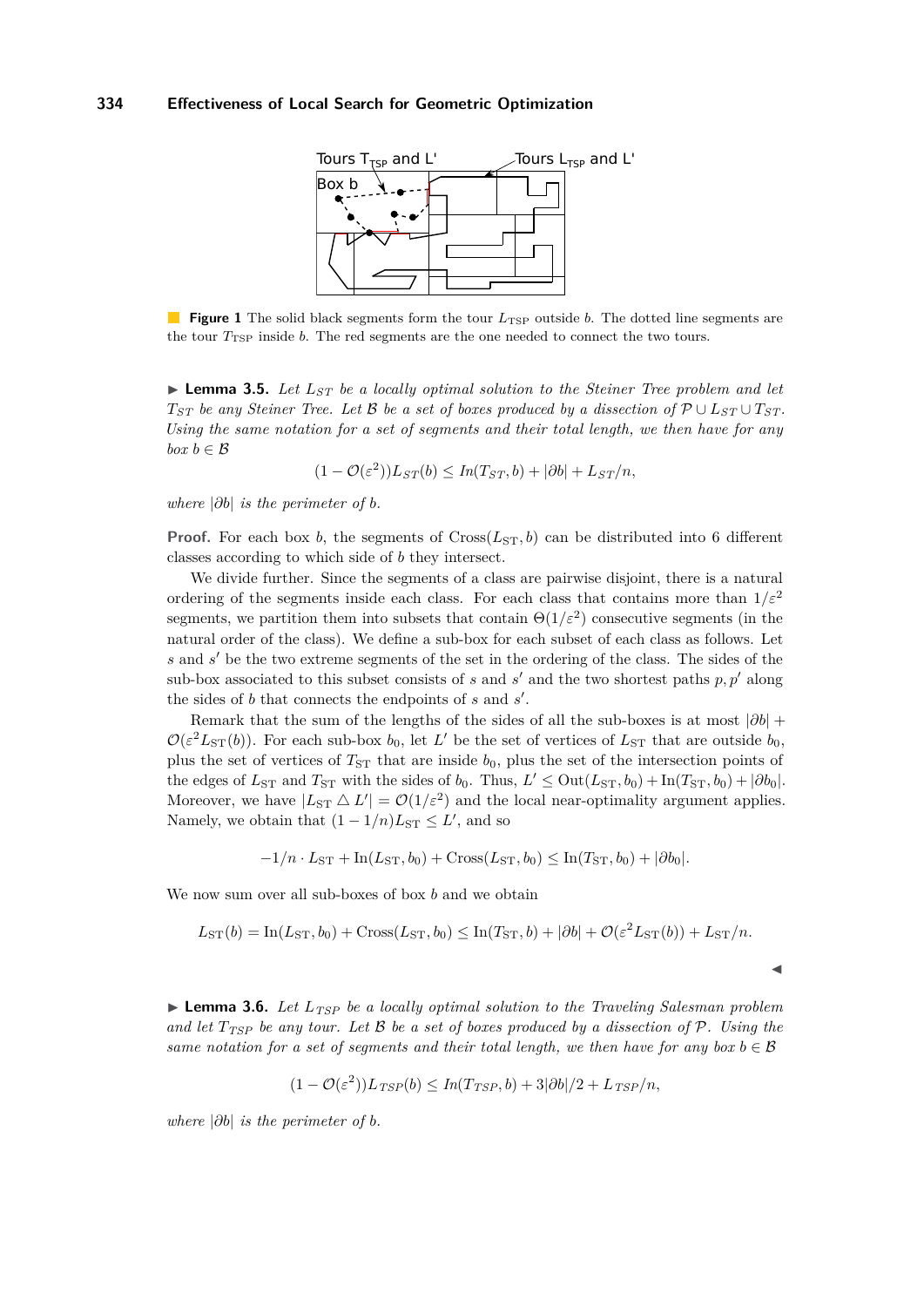**Proof.** We again further divide the boxes into sub-boxes as we did for Lemma [3.5.](#page-5-1) For each sub-box  $b_0$ , we define a tour  $L'$  obtained by a traversal of the following Eulerian graph. The graph vertices are  $\mathcal{P}$ , plus the corners of  $\partial b_0$ , plus all points of intersection of  $L_{\text{TSP}}$  and  $T_{\text{TSP}}$ with  $\partial b_0$ . The edges are the segments of  $Out(L_{TSP}, b_0)$ , plus the segments of In( $T_{TSP}, b_0$ ), plus  $\partial b_0$  (so that the result is connected), plus a minimum length matching of the odd vertices of  $\partial b_0$  (so that the result is Eulerian). Thus,  $L' \leq \text{Out}(L_{\text{TSP}}, b_0) + \text{In}(T_{\text{TSP}}, b_0) + 3|\partial b_0|/2$ .

Since the number of edges of *L* intersecting  $b_0$  is  $\mathcal{O}(1/\varepsilon^2)$  and the number of edges in  $\text{In}(T_{\text{TSP}}, b_0)$  is  $\mathcal{O}(1/\varepsilon^2)$ , we have  $|L_{\text{TSP}} \triangle L'| = \mathcal{O}(1/\varepsilon^2)$  and the local near-optimality argument applies. Namely, we obtain  $(1 - 1/n)L_{\text{TSP}} \leq L'$ , and so

$$
-1/n \cdot L_{\text{TSP}} + \text{In}(L_{\text{TSP}}, b_0) + \text{Cross}(L_{\text{TSP}}, b_0) \le \text{In}(T_{\text{TSP}}, b_0) + 3|\partial b_0|/2.
$$

We now sum over all sub-boxes of box *b* and we obtain

$$
L_{\text{TSP}}(b) = \text{In}(L_{\text{TSP}},b) + \text{Cross}(L_{\text{TSP}},b) \le \text{In}(T_{\text{TSP}},b) + 3|\partial b|/2 + \mathcal{O}(\varepsilon^2 L_{\text{TSP}}(b)) + L_{\text{TSP}}/n.
$$

We can now prove Theorem [3.2.](#page-4-0)

**Proof of Theorem [3.2.](#page-4-0)** We first consider the Traveling Salesman case. Let  $L_{\text{TSP}}$  be a tour produced by Algorithm [1](#page-3-0) and  $T_{\text{TSP}}$  be any tour. Lemma [3.6](#page-5-2) implies that for any box *b*, we have

$$
(1 - \mathcal{O}(\varepsilon^2)) L_{\text{TSP}}(b) \le \ln(T_{\text{TSP}}, b) + 3|\partial b|/2 + L_{\text{TSP}}/n.
$$

Since there are  $\mathcal{O}(\varepsilon^2 n)$  boxes in total, by summing over all boxes, we obtain

$$
-\mathcal{O}(\varepsilon^2 L_\text{TSP}) + \sum_{b \in \mathcal{B}} L_\text{TSP}(b) = (1 - \mathcal{O}(\varepsilon^2)) L_\text{TSP} \le \sum_{b \in \mathcal{B}} (\text{In}(T_\text{TSP}, b) + 3|\partial b|/2) \le T_\text{TSP} + \frac{3}{2} \sum_{b \in \mathcal{B}} |\partial b|.
$$

By Lemma [3.4,](#page-4-2)  $\sum_{b \in \mathcal{B}} |\partial b| = \mathcal{O}(\varepsilon \sqrt{n})$  and so,

$$
(1 - \mathcal{O}(\varepsilon^2)) \cdot L_{\text{TSP}} \le T_{\text{TSP}} + \mathcal{O}(\varepsilon \sqrt{n}).
$$

To prove the Steiner Tree case, it is sufficient to notice that the total number of vertices in  $\mathcal{P} \cup L_{ST} \cup T_{ST}$  is at most 3*n*. It follows that the total number of boxes is  $\mathcal{O}(\varepsilon^2 n)$  and by Lemma [3.4,](#page-4-2)  $\sum_{b \in \mathcal{B}} |\partial b| = \mathcal{O}(\varepsilon \sqrt{n})$ . We apply a reasoning similar to the one for the TSP case to conclude the proof.

Notice that we do not assume that the points are randomly distributed in the  $[0,1]^2$  for the proofs of Lemmas [3.5](#page-5-1) and [3.6](#page-5-2) and Theorem [3.2,](#page-4-0) thus they hold in the worst-case.

► Remark. One can ask whether it is possible to prove that the local search for TSP is a PTAS without the random input assumption. However, there exists a set of points such that there is a local optimum whose length is at least  $(2 - o(\varepsilon))\text{Cost}(\text{OPT})$ .

## **4 Clustering Problems**

We now tackle the analysis of the local search algorithm for some Clustering problems. Recall that *L* and *G* denote the local and global optima respectively. In the following, for each facility *l* of *L* (resp. *G*), we denote by  $V_L(l)$  (resp.  $V_G(l)$ ) the Voronoi cell of *l* in the Voronoi diagram induced by  $L$  (resp.  $G$ ). We extend this notation to any subset  $F$  of  $L$ , namely,  $V_L(F)$  denotes the union of the Voronoi cells of the facilities of F induced by L. We define

J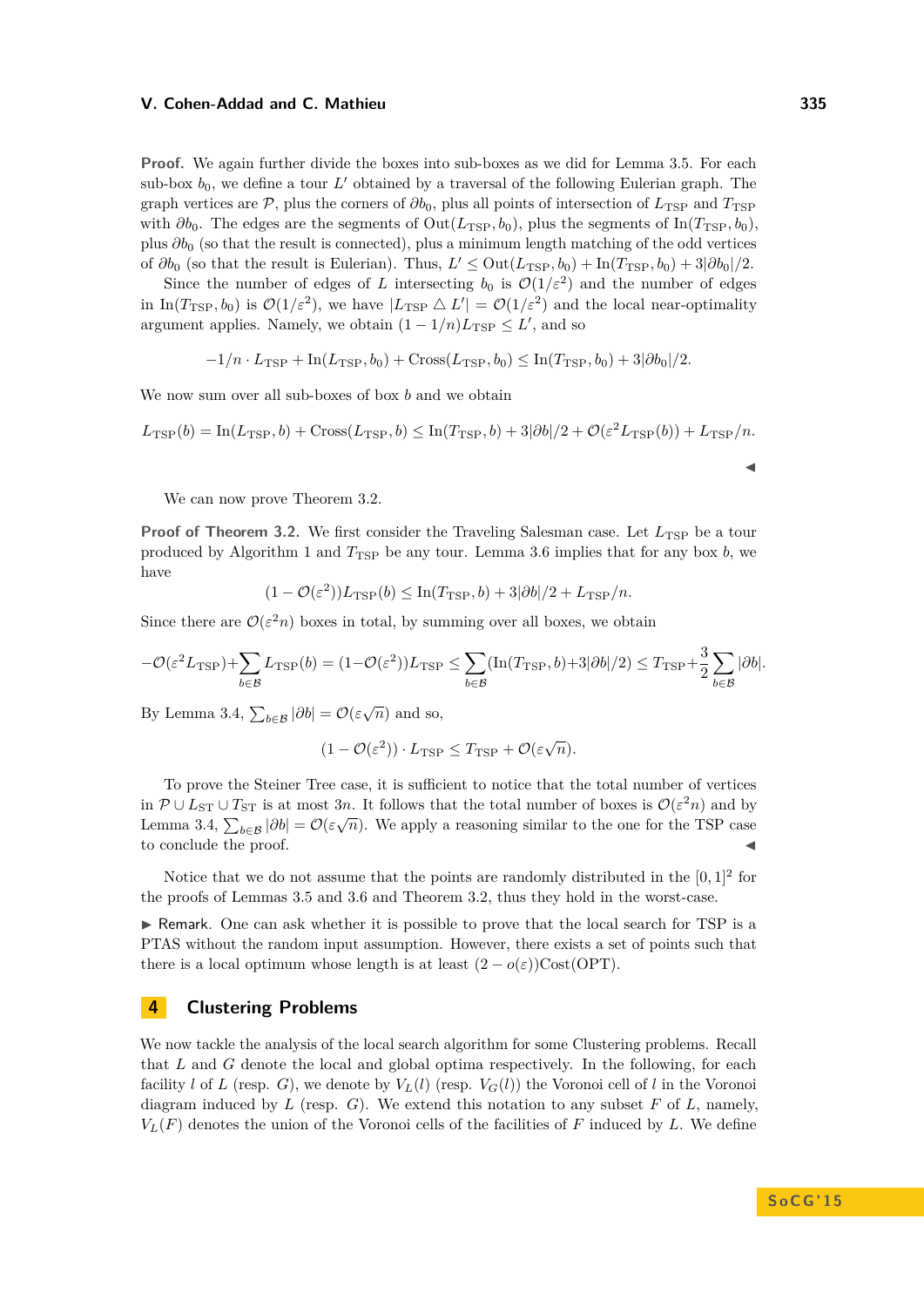a recursive randomized decomposition (Algorithm [2\)](#page-7-0) based on *L* and *G* (and the Voronoi cells induced by  $L$ ). This decomposition produces a tree encoded by the function Children(), where each node is associated to a region of the Euclidean plane. In the first step of the dissection, *B* is the smallest square that contains all the facilities of  $L\cup G$ . At every recursive call of the procedure for  $(B_r, L_r, G_r)$ , the algorithm maintains the following invariants:

- $B_r$  is a rectangle of bounded aspect ratio:
- $\blacksquare$  *L<sub>r</sub>* consists of all the facilities of *L* that are contained in  $B_r$ ;
- $G_r$  consists of all the facilities of *G* that are contained in  $B_r$ , plus some facilities of *G* that belong to  $V_L(L_r)$ .

<span id="page-7-0"></span>

| Algorithm 2 Recursive Adaptive Dissection Algorithm                                                       |
|-----------------------------------------------------------------------------------------------------------|
| 1: <b>procedure</b> ADAPTIVE_DISSECTION( $B, L, G, V_L$ )                                                 |
| if $ L  +  G  \ge 1/2\varepsilon^2$ then<br>2:                                                            |
| if $ L  > 1/2\varepsilon$ then<br>3:                                                                      |
| Sub-Rectangle Process:<br>4:                                                                              |
| $B' \leftarrow$ minimal rectangle containing all facilities of L in B<br>5:                               |
| $b' \leftarrow$ maximum side-length of $B'$<br>6:                                                         |
| $B'_{+} \leftarrow$ Rectangle centered on B' and extended by $b'/3$ in all four directions.<br>7:         |
| $B'' \leftarrow B'_+ \cap B$<br>8:                                                                        |
| Cut-Rectangle Process:<br>9:                                                                              |
| $\overline{s'' \leftarrow \text{maximum side-length of } B''}$<br>10:                                     |
| $\ell \leftarrow$ line segment that is orthogonal to the side of length $s''$ and intersects it in<br>11: |
| a random position in the middle $s''/3$ .                                                                 |
| Cut B'' into two rectangles $B_1$ and $B_2$ with $\ell$ .<br>12:                                          |
| 13:                                                                                                       |
| $Children(B) \leftarrow \{B_1, B_2\}$<br>14:                                                              |
| $L_1 \leftarrow L \cap B_1$<br>15:                                                                        |
| $L_2 \leftarrow L \cap B_2$<br>16:                                                                        |
| $G_1 \leftarrow G \cap \{g \mid g \in V_L(L_1) \text{ and } g \notin B_2\}$<br>17:                        |
| $G_2 \leftarrow G \setminus G_1$<br>18:                                                                   |
| DISSECTION( $B_1, L_1, G_1, V_L$ )<br>19:                                                                 |
| DISSECTION( $B_2$ , $L_2$ , $G_2$ , $V_L$ )<br>20:                                                        |
| else<br>21:                                                                                               |
| Partition Process:<br>22:                                                                                 |
| Children(B) $\leftarrow$ Arbitrary partition of the facilities of $L \cup G$ in parts of size in<br>23:   |
| $[1/2\varepsilon^2, 1/\varepsilon^2]$                                                                     |
| end if<br>24:                                                                                             |
| end if<br>25:                                                                                             |
| 26: end procedure                                                                                         |

**Regions.** We now introduce the crucial definition of *regions* of a dissection tree  $\mathcal T$  of solutions *L* and *G*. For any node *N* of the dissection produced by the Partition Process, we consider that the associated rectangle is the bounding box of the facilities of  $L_N \cup G_N$ . We assign labels to the nodes of the tree. The label of a leaf *B* is  $|L_B| + |G_B|$ . Then we proceed bottom-up, for each node of the tree, the labels of a node is equal to the sum of the labels of its two children. Once a node has a label greater than  $1/2\varepsilon^2$ , we say that this node is a *region node* of the tree and set its label to 0. We define the regions according to the region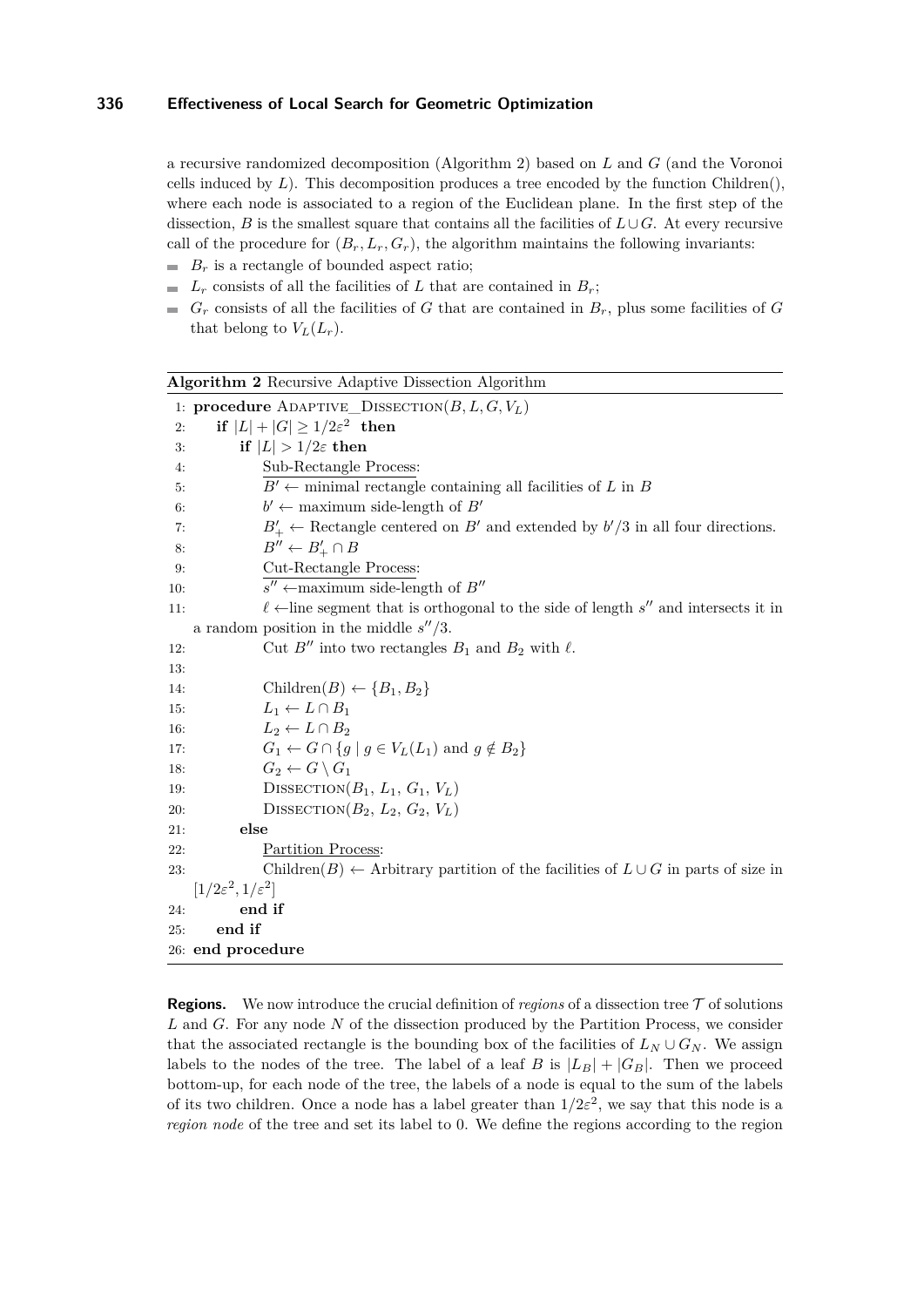

<span id="page-8-1"></span>**Figure 2** Details of the regions and portals associated to a dissection. The star-shaped points are the portals associated to Region  $R_1$ . Regions  $R_2, R_3, R_4$  are the only regions sharing portals with region  $R_1$ . All the regions are disjoint.

nodes. For each region node R, the associated region is the rectangle defined by the node minus the regions of its descendants, namely minus the rectangles of nodes of label 0 that are descendants of *R*. See Fig. [2](#page-8-1) for an illustration of the regions. In the following, we denote by  $\mathcal R$  the set of regions.

**Portals.** Let D be a dissection produced by Algorithm [2.](#page-7-0) For any region R of D not produced by the Partition Process, we place *p* equally-spaced *portals* along each boundary of *R*. We refer to the dissection D along with the associated portals as  $\mathcal{D}_p$ . See Fig. [2](#page-8-1) for more details on the regions and portals.

**Definitions and Notations.** For any clustering problem, we denote by  $C$  the sets of the input points. We refer to an input point as a *client*. A solution to a clustering problem is a set of facilities  $S \subset \mathbb{R}^2$ .

For any solution *S* and any client *c*, we denote by *c<sup>S</sup>* the distance from client *c* to the closest facility of *S*:  $c_S = \min_{s \in S} d(c, s)$ . The service cost of a solution *S* to a clustering problem is P  $\sum_{c \in \mathcal{C}} c_S$ . Additionally, for any solution *S* and client *c*, we define *c*(*S*) as the facility of *S* that serves *c* in solution *S*, namely  $c(S) := \operatorname{argmin}_{s \in S} d(c, s)$ 

Let *B* be the smallest rectangle that contains all the clients. Let *L* and *G* be two sets of facilities. We now give the definition of an assignment which is crucial for the main proposition.

▶ **Definition 4.1.** We define an *assignment* as a function that maps the clients to the facility of  $L \cup G$ .

Let  $E_0$  be the assignment that maps each client *c* to the facility of  $\{c(L), c(G)\}$  that is the farther, namely,  $\forall c \in \mathcal{C}$ ,  $E_0(c) = \text{argmax}(dist(c, c(G)), dist(c, c(L))).$ 

We show the following proposition which is the technical center of the proof.

<span id="page-8-0"></span>**Proposition 4.2.** *Let*  $1/\varepsilon^2 > 0$  *be an integer, G and L be two sets of facilities. Let*  $\mathcal{D}_{1/\varepsilon^2}$ *be a dissection tree with portals. There exists an assignment E that satisfies the following properties. Let R be a region not produced by the Partition Process. If a client c is such that*  $c(L) \in R$  *and*  $c(G) \notin R$  *then*  $E(c)$  *is either a portal of*  $R$  *or a facility of*  $L \setminus R$ *. Moreover,*

$$
\mathbb{E}[\sum_{c \in \mathcal{C}} |dist(c, E(c)) - dist(c, E_0(c))|] = \sum_{c \in \mathcal{C}} \mathcal{O}(\varepsilon^2 \log(1/\varepsilon^2) \cdot (c_G + c_L)).
$$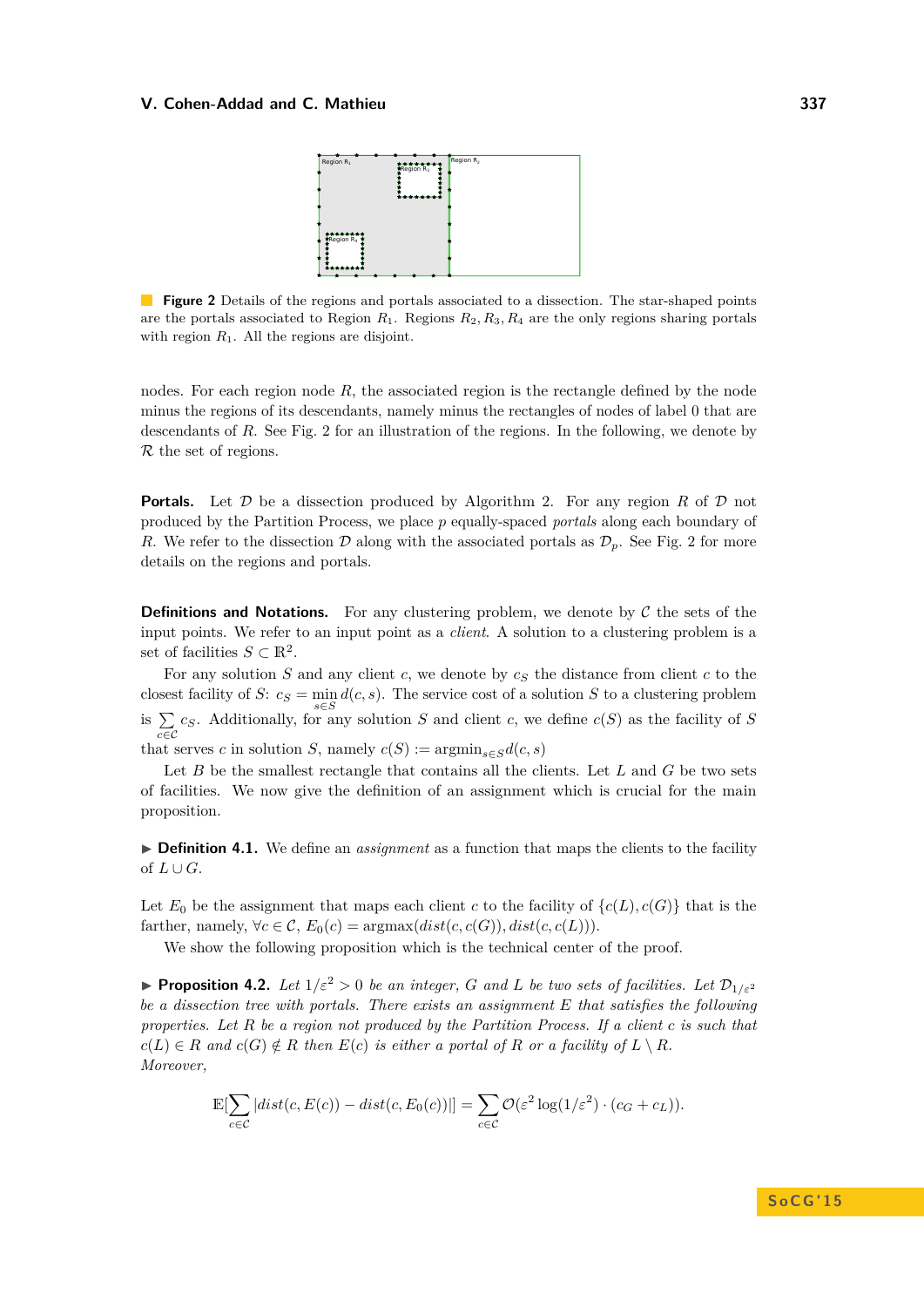We start by proving some properties of Algorithm  $2<sup>2</sup>$  $2<sup>2</sup>$ . The proofs of the following Lemmas are deferred to the Appendix.

 $\triangleright$  **Definition 4.3** (Aspect Ratio). We define the aspect ratio of a rectangle R that has sides of lengths *r* and  $r'$  as  $\max(\frac{r}{r'}, \frac{r'}{r})$ *r* ).

 $\blacktriangleright$  **Lemma 4.4.** Let  $R$  be a rectangle produced by either the Sub-Rectangle or the Cut-Rectangle *process of Algorithm [2.](#page-7-0) The aspect ratio of R is at most* 5*.*

<span id="page-9-2"></span>▶ **Lemma 4.5** ([\[14\]](#page-14-0)). Let  $l \in L$  be a facility and  $v \in \mathbb{R}^2$  be any point. Let d be the distance *between v and l. If a cutting line segment s produced by the Sub-Rectangle process during Algorithm* [2](#page-7-0) *separates v and l for the first time, then length*( $s$ )  $\leq 5d$ .

<span id="page-9-1"></span>▶ **Lemma 4.6.** Let *L* be a set of facilities. Let  $v \in \mathbb{R}^2$ ,  $l \in L$ ,  $d_0 = dist(v, l)$ *. Suppose that, in Algorithm [2,](#page-7-0) v and l are first separated by a line s that is vertical and that l is to the right of s. Let d*<sup>1</sup> *be the distance from v to the closest open facility located to its left. Then, the length of s is either: (i) larger than*  $d_1/4$  *or (ii) smaller than*  $12d_0$ *.* 

<span id="page-9-3"></span> $\blacktriangleright$  **Lemma 4.7** ([\[14\]](#page-14-0)). Let Event<sub>0</sub>(*d, s*) *denote the event that an edge e of length <i>d is separated by a cutting line of side-length s that is produced by Cut-Rectangle. Then,*  $Pr[Event_0(d, s)] \leq 3d/s$ .

We now show the proof of the Structure Theorem.

**Proof of Proposition [4.2.](#page-8-0)** Let  $p := 1/\varepsilon^2$ . By linearity of expectation, we only need to show this on a per-client basis.

Let *c* be a client and *R* a region containing  $l := c(L)$  but not  $g := c(G)$ . Let *B* be the first box of the dissection, in top-down order, that contains *l* but not *g*, and let *s* be the side of *B* that is crossed by [*l, g*]. We have:  $dist(g, l) \leq dist(g, c) + dist(c, l) = c_G + c_L$ . Up to a rotation of center  $g$ ,  $l$  is to the north-west of  $g$ . Let  $u, w$  be the closest facilities of  $L$ respectively to the south and to the east of *g*.

To construct *E*, we start with  $E := E_0$ , and modify *E* one client at a time so that each client satisfies the first property, and we bound the corresponding expected cost increase. The initial cost of *E* is  $\Sigma$  $\sum_{c \in \mathcal{C}} \max(c_G, c_L)$ . We modify  $E(c)$  depending on whether *s* is vertical or horizontal and according to the length of *s*. We first provide an upper bound on the expected cost increase induced by  $E(c)$  for the case where *s* is vertical. It is easy to see that, when *s* is horizontal, applying the same reasoning on *w* instead of *u* leads to an identical cost increase and thus, the total cost increase is at most twice the cost increase computed for the case where *s* is vertical.

By Lemma [4.6,](#page-9-1) the following cases cover all possibilities for the case where *s* is vertical.

- $s$  is vertical and *s* was produced by Sub-Rectangle. Then we define  $E(c)$  as the portal on *s* that is closest to [*g, l*]. By Lemma [4.5,](#page-9-2) the cost increase is at most  $\mathcal{O}((c_G + c_L)/p)$ .
- *s* is vertical and *s* was produced by Cut-Rectangle and its length is at most  $12(c_L + c_G)$ .  $\overline{\phantom{a}}$ Then again we define  $E(c)$  as the portal on *s* that is closest to [g, l]. By assumption, again the cost increase is at most  $\mathcal{O}((c_G + c_L)/p)$ .
- *s* is vertical and *s* was produced by Cut-Rectangle and its length is greater that  $12(c_L+c_G)$ . Lemma [4.6](#page-9-1) implies that *s* has length greater than  $d_u/4$ . If the length of *s* is in  $[d_u/4, pd_u]$ . Then again we define  $E(c)$  as the portal on *s* that is closest to [g, l]. Let  $\mathcal{E}_0$  be the event

<span id="page-9-0"></span><sup>2</sup> Lemma [4.5](#page-9-2) is essentially Lemma 4 from [\[14\]](#page-14-0) but a careful writing of the details of the calculation reveals slightly different constants.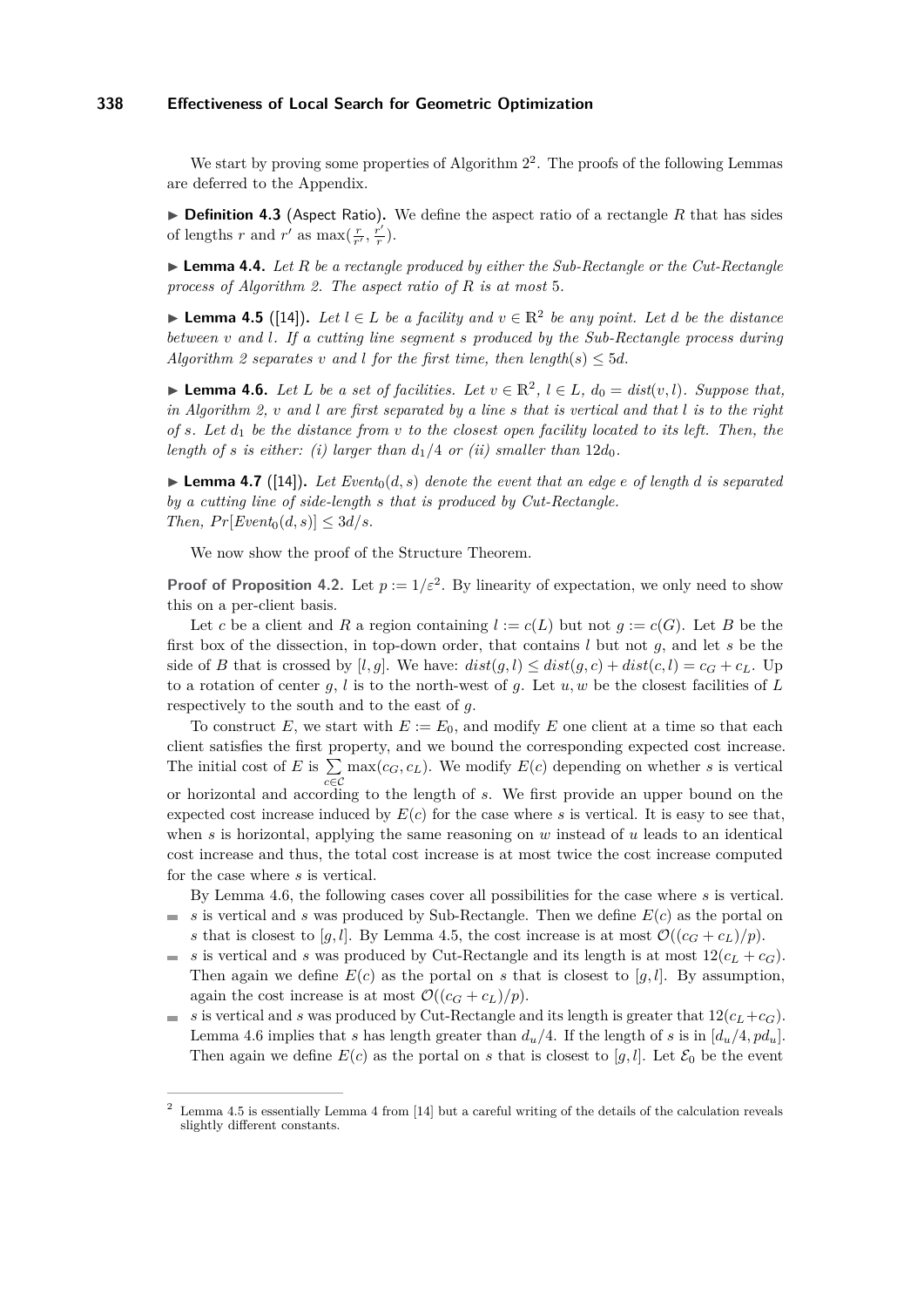s.t *i/d<sup>u</sup>* is power of 2

that  $d_u/4 \leq |s| \leq p \cdot d_u$  and s is vertical. The expected cost increase in this case is, by Lemma [4.7,](#page-9-3) at most

$$
\sum_{\substack{d_u/4 \le i \le p \cdot d_u \\ \text{s.t } i/d_u \text{ is power of 2}}} pr[|s| = i \text{ and } \mathcal{E}_0] \cdot (i/p) \le \mathcal{O}(\log(p)/p \cdot (c_G + c_L)).
$$

- We now turn to the last case. Namely, *s* was produced by Cut-Rectangle and its length is greater than or equal to  $p \cdot d_u$ . We define  $E(c)$  depending on whether *u* is in *R* or not. This leads to two different sub-cases.
	- **1.**  $u \notin R$ . Then we define  $E(c) := u$ . The cost is bounded by the cost to go to g  $(\max(c_G, c_L))$  plus the cost to go from *q* to *u*, which is  $d_u$ . Let  $\mathcal{E}_1$  be the event that  $u \notin R$  and  $p \cdot d_u < |s|$  and *s* is vertical. The cost increase is, by Lemma [4.7,](#page-9-3) at most,

$$
\sum_{\substack{i > p \cdot d_u \\ \text{s.t } i/d_u \text{ is power of 2}}} pr[|s| = i \text{ and } \mathcal{E}_1] \cdot (d_u) \le \mathcal{O}((c_G + c_L)/p).
$$

**2.**  $u \in R$ . Let *d* denotes the first line that separates *u* from *g*. Since *u* is to the right of *g*, *d* is different from *s* and has size at least  $d_u$ . We have two sub-cases.

First, if *d* was produced before *s* in the dissection, then we also have  $|d| > |s|$ . Let  $\mathcal{E}_2$ be the event  $|d| > |s| > p \cdot d_u$  and *s* is vertical. We now fix *d*. We assign  $E(c)$  to be the closest portal on  $R$ , the expected cost increase conditioned upon  $d$  is then at most:

$$
\sum_{\substack{p \cdot d_u < i \le |d| \\ \text{s.t } i/d_u \text{ is power of 2}}} pr[|s| = i \text{ and } \mathcal{E}_2] \cdot (i/p) \le \mathcal{O}(\log(\frac{|d|}{p \cdot d_u}) \cdot (c_G + c_L)/p).
$$

We then remove the conditioning on *d*. If *d* was produced by the Sub-Rectangle process, then  $p \cdot d_u < |d| \leq 5d_u$  by Lemma [4.5](#page-9-2) and the expected cost increase is at most  $\mathcal{O}((c_G + c_L)/p)$ . Otherwise, *d* was produced by the Cut-Rectangle process, and then the expected cost increase is at most

$$
\sum_{\substack{i > p \cdot d_u \\ i/d_u \text{ is power of 2}}} pr[|d| = i \text{ and } \mathcal{E}_2] \cdot \mathcal{O}(\log(\frac{i}{p \cdot d_u}) \cdot (c_G + c_L)/p) \leq \mathcal{O}((c_G + c_L)/p).
$$

Second, if *d* was produced after *s* in the dissection, namely  $|s| > |d|$ . Let  $\mathcal{E}_3$  denote the event that  $|s| > |d|$  and  $|s| > p \cdot d_u$  and s is vertical. We assign c to the closest portal located on *d*, which is at distance at most  $d_u + |d|/p$  from *g* (and so at distance at most  $c_G + d_u + |d|/p$  from *c*). We start by fixing *s*. The expected cost conditioned upon *s* is then (no matter how *d* was produced), at most

$$
\sum_{\substack{d_u < i < |s| \\ \text{s.t. } i/d_u \text{ is power of 2}}} pr[|d| = i \text{ and } \mathcal{E}_3] \cdot (d_u + i/p)
$$

We then remove the conditioning on *s*, which leads to an expected cost of at most

$$
\sum_{\substack{j > p \cdot d_u \\ \text{s.t } i/d_u \text{ is power of 2}}} pr[|s| = j \text{ and } \mathcal{E}_3] \sum_{d_u < i < j} 3(d_u/i) \cdot (d_u + i/p) \le \mathcal{O}((c_G + c_L)/p)
$$

Thus, the total expected cost increase for *E* is at most  $\mathcal{O}((\log(p)/p) \cdot (c_G + c_L)).$ 

 $\blacktriangleleft$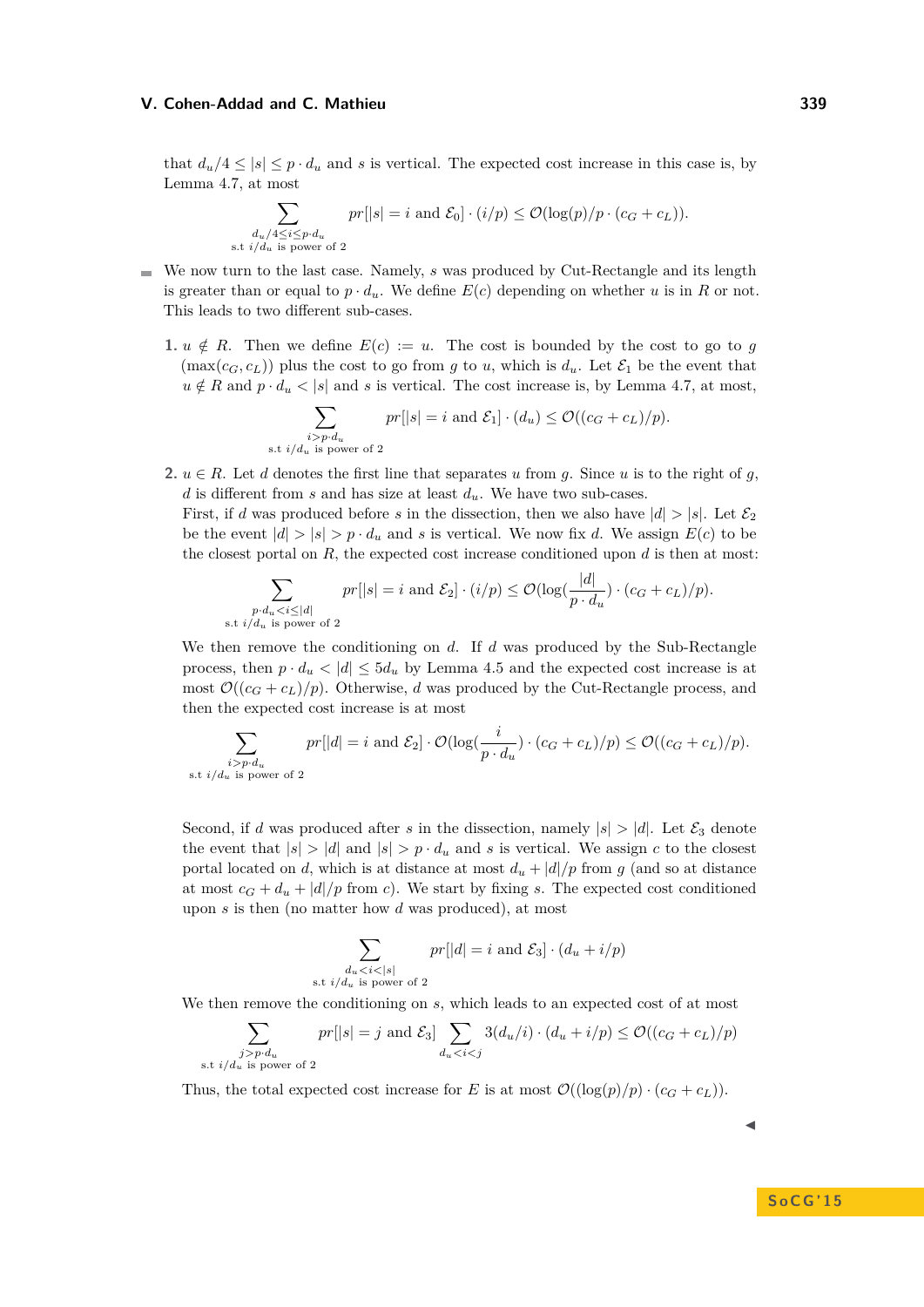<span id="page-11-1"></span>

**Figure 3** Details of the partitioning of the client. The star-shaped points are the facilities of *G* and the square-shaped one are the facilities of *L*. The blue star-shaped and square-shaped belong to respectively  $G_R$  and  $L_R$ . Since client  $a$  is closer to facility  $l$  than to facility  $s$ , it belongs to the set  $C_L$ . Moreover, it is served in *L* by a facility that does not belong to  $V_L(L_R)$ , and so, it is not included in set  $C_R$ . Client *b* is closer to facility *s* than to facility *l* and so, it is included in set  $C_R$ albeit it is served by a facility located on another region in *L*. Client *c* is served by a facilities that belongs to  $V_L(L_R)$  (in *L* and *G*) and so, it belongs to  $C_R$ . Finally, client *d* does not belong to  $V_G(G_R)$  and so, is no included in set  $C_R$ .

Partitioning the Clients and the Facilities. Before going further, we need to define a partition of the clients and the facilities according to the dissection produced by Algorithm [2.](#page-7-0)

We partition the clients into two sets  $C_G$  and  $C_L$ .  $C_G$  contains the clients that are closer to a facility of *G* than to a facility of *L* and *C<sup>L</sup>* contains the rest of the clients, namely  $C_G := \{c \mid c_L = \max(c_L, c_G)\}\$ and  $C_L := \{c \mid c_G \neq \min(c_L, c_G)\}\$ . Let  $\mathcal D$  be a dissection produced by Algorithm [2](#page-7-0) and the set of its associated regions  $\mathcal{R}$ . For any region  $R$ , we denote  $C_G(R)$  the set of clients that are served by  $G_R$  in  $G$  and that do not lay on a region not in *P*. Furthermore, we define  $C_L(R)$  as the set of clients that are served by  $L_R$  in  $L$ and let  $C_R := V_G(G_R) \setminus (C_L \cap (V_L(L \setminus L_R))$ <sup>[3](#page-11-0)</sup>. This set contains the clients served by  $G_R$ in *G* except those that belong to  $C_L$  and that are served by  $L \setminus L_R$  in *L*. See Fig. [3](#page-11-1) for an illustration. Additionally, we define  $\Delta_R := V_L(L_R) \setminus V_G(G_R)$ .

## **4.1 Facility Location**

We now prove the approximation ratio of Algorithm [1](#page-3-0) for facility location.

<span id="page-11-2"></span>I **Theorem 4.8.** *For Facility Location, Algorithm [1](#page-3-0) produces a solution L of cost at most*  $(1 + \mathcal{O}(\varepsilon)) \cdot Cost(OPT)$ .

**Proof.** Let OPT be a globally optimum solution and *L* be a locally optimum solution. By Proposition [4.2,](#page-8-0) for any  $p > 0$  there exists an assignment *E* for each random dissection  $\mathcal{D}_p$ with portals of  $L \cup \text{OPT}$ , such that for any client *c* and region  $R$ , if  $c(L) \in R$  and  $c(G) \notin R$ then *c* is served by a portal of *R* or a facility of  $L \setminus R$  in *E* and the expected cost of *E* is at most  $\mathbb{E} = \sum$  $\sum_{c \in \mathcal{C}} \max(c_L, c_G) + \mathcal{O}(\log(p)/p \cdot (\sum_{c \in \mathcal{C}}$  $\sum_{c \in \mathcal{C}} (c_G + c_L)$ )). This implies that there exists a dissection  $\mathcal{D}_p$  for which *E* has value at most *E*.

Throughout the proof, we consider this dissection  $\mathcal{D}_p$  and fix  $\varepsilon := \log(p)/p$ . Let R be the set of regions associated to  $\mathcal{D}_p$ . We start by constructing a solution *G* based on OPT and we compare the cost of *L* to the cost of *G*. The solution *G* contains all the facilities of OPT plus some extra facilities. First, it has one facility at each portal of  $\mathcal{D}_p$ . Moreover, for each region *R* that is produced by the Partition Process, we open the facilities of *LR*. Recall that for

<span id="page-11-0"></span><sup>&</sup>lt;sup>3</sup> This can be rewritten as  $C_R := V_G(G_R) \cap (C_G \cup V_L(L_R)).$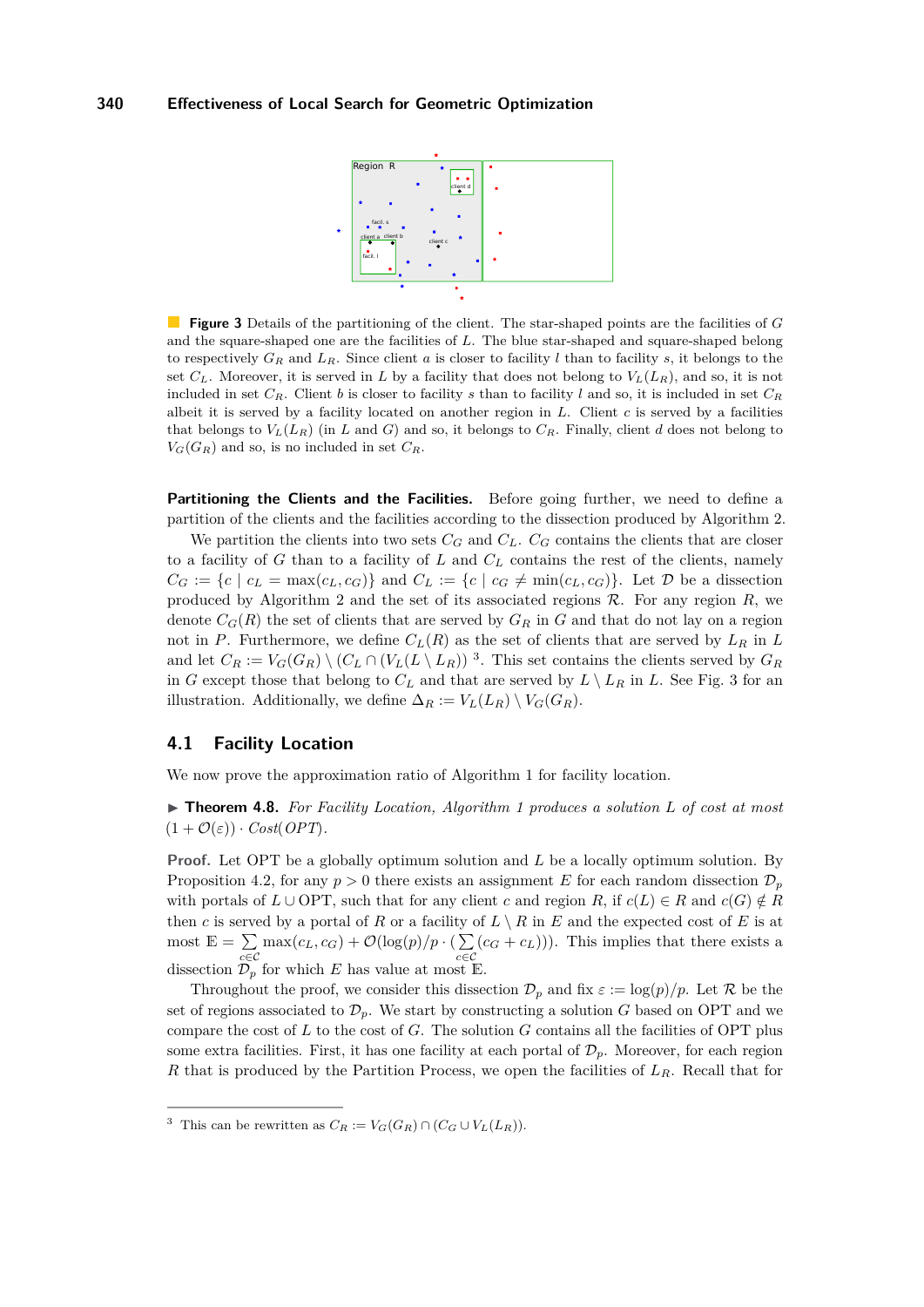each of these regions,  $|L_R| \leq 1/\varepsilon$ . We keep the same assignment for the clients. Since there are  $\mathcal{O}(\varepsilon^2(|G| + |L|))$  regions and that for each region *G* uses at most  $1/\varepsilon$  extra facilities, the cost of *G* is at most Cost(OPT)+  $\mathcal{O}(\varepsilon(|\text{OPT}| + |L|)f)$ . We now prove that the cost of *L* is at most  $(1 + \mathcal{O}(\varepsilon))/(1 - \mathcal{O}(\varepsilon))$  times the cost of *G*, namely

$$
|L| \cdot f + \sum_{c \in \mathcal{C}} c_L \le \left(\frac{1 + \mathcal{O}(\varepsilon)}{1 - \mathcal{O}(\varepsilon)}\right) (|G| \cdot f + \sum_{c \in \mathcal{C}} c_G).
$$

We focus on the cost of a region *R*. We show that, by local optimality, for each region *R*, replacing solution *L* by solution *G* does not lead to a much better cost. We serve the clients of  $C_R$  optimally (namely by the facilities that serve them in *G*) and the clients of  $L_R \backslash G_R$  by the facilities located on the portals of *R* or by the facilities of  $L \setminus L_R$ , depending on whether they belong to  $C_L$  or  $C_G$  and according to the assignment *E*. Since  $|L_R \setminus G_R| + |G_R \setminus L_R| = \mathcal{O}(\varepsilon^{-3})$ , the locality argument applies. Namely, we have

$$
(|G_R|-|L_R|)f+\sum_{c\notin C_R\cup\Delta_R}c_L+\sum_{c\in C_R}c_G+\sum_{c\in\Delta_R}c_E\geq (1-1/n)(|L|f+\sum_c c_L).
$$

The rest of the proof is mainly computational and can be found in the appendix.

## **4.2 k-Median**

Let *L* and OPT be respectively local and global optimal solutions to the *k*-Median problem. We start with a technical Lemma which allows us to find "clusters" of regions of the plane that have roughly the same number of facilities of *L* and *G*. See Fig. [4](#page-13-2) for an illustration. The proof of the Lemma is deferred to the Appendix.

<span id="page-12-0"></span>**Lemma 4.9** (Balanced Clustering). Let  $\mathcal{R} = \{r_1, ..., r_p\}$  be a collection of disjoint sets. *Each set contains elements of type either L or G and has size at least* 1*/*2*ε* <sup>2</sup> *and at most*  $1/\varepsilon^2$ . The total number of elements of type L is  $(1+3\varepsilon)$  times higher than the number of *elements of type G.*

*There exists a clustering of*  $\{r_1, ..., r_p\}$  *in clusters satisfying the following two properties. For any cluster C,*

- *C contains at most*  $\mathcal{O}(1/\varepsilon^5)$  *elements of*  $\mathcal{R}$ *, namely*  $|C| = \mathcal{O}(1/\varepsilon^5)$ *;*
- *the difference between the number of elements of L in the sets contained in C and the number of elements of G in the sets contained in C is at least*  $|C|/\varepsilon$ *:*

$$
\sum_{r_i \in C} |r_i \cap L| - \sum_{r_i \in C} |r_i \cap G| \ge |C|/\varepsilon,
$$

*for any*  $1/\varepsilon \in \mathbb{N}$ *.* 

<span id="page-12-1"></span>I **Theorem 4.10.** *For k-Median, Algorithm [1](#page-3-0) for k-Median produces a solution L of cost at most*  $(1 + \mathcal{O}(\varepsilon)) \text{Cost}(OPT)$  *using at most*  $1 + \mathcal{O}(\varepsilon)$ *)k Medians.* 

**Proof.** Remark first that solution *L* uses  $(1 + \mathcal{O}(\varepsilon))k$  facilities. We now show that the cost of solution *L* is at most  $1 + \mathcal{O}(\varepsilon)$  times higher than the cost of the optimal solution. Recall that by Proposition [4.2,](#page-8-0) for any  $p > 0$  there exists an assignment *E* for each random dissection  $\mathcal{D}_p$  of  $L \cup \text{OPT}$  with portals, such that for any client *c* and region *R*, if  $c(L) \in R$ and  $c(OPT) \notin R$  then *c* is served by a portal of *R* or a facility of  $L \setminus R$  in *E* and the expected cost of *E* is at most  $\mathbb{E} = \sum$  $\sum_{c \in \mathcal{C}} \max(c_L, c_{\text{OPT}}) + \mathcal{O}(\log(p)/p \cdot (\sum_{c \in \mathcal{C}}$  $\sum_{c \in \mathcal{C}} (c_{\text{OPT}} + c_L)).$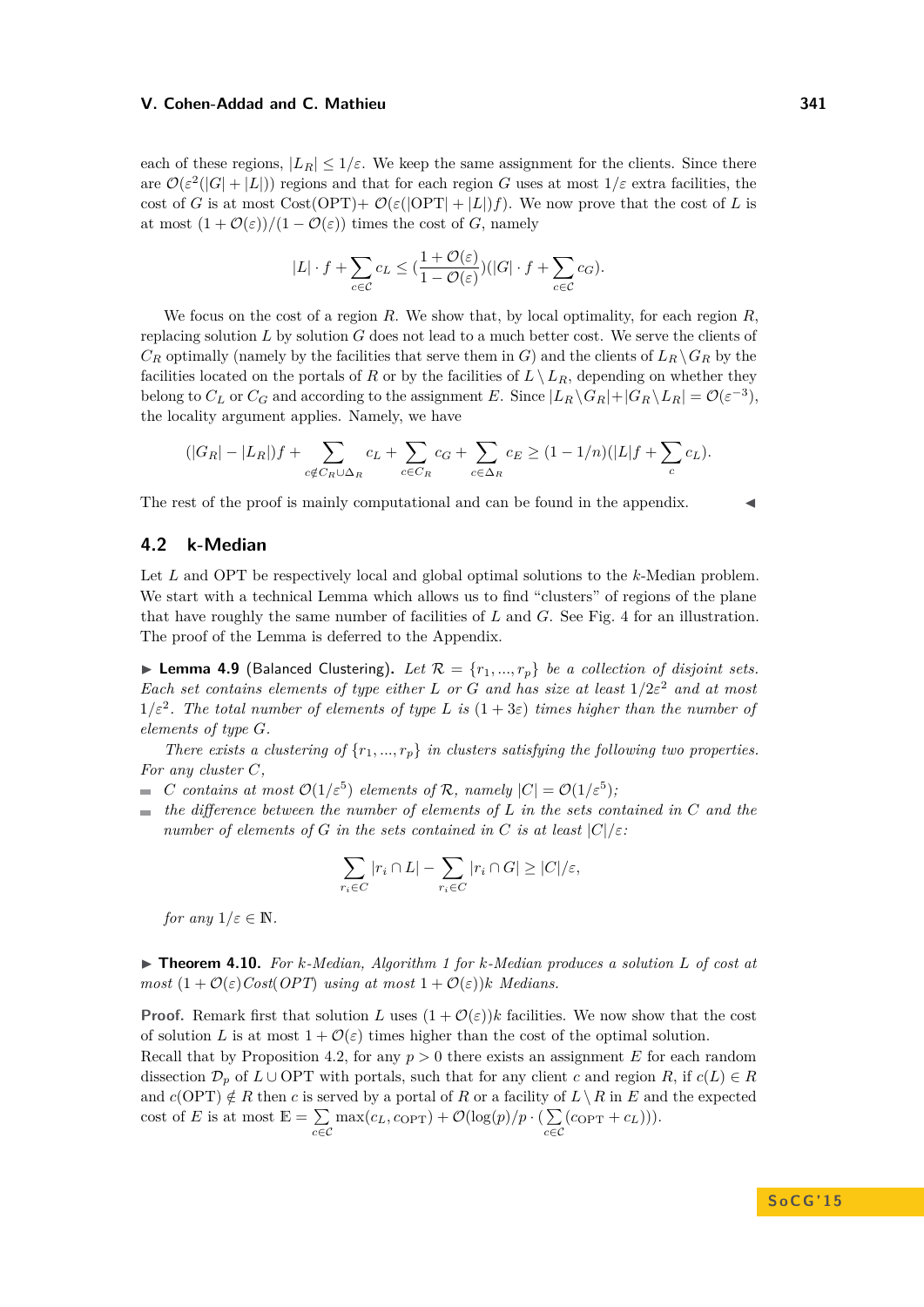

<span id="page-13-2"></span>**Figure 4** The circle-shaped points are the elements of type *L* and the square-shaped ones the elements of type *G*. The black circles mark the sets  $\{r_1, \ldots, r_p\}$  and the red ones show a clustering of those sets that satisfy the property of Lemma [4.9.](#page-12-0)

This implies that there exists a dissection  $\mathcal{D}_p$  for which *E* has value at most **E**. Throughout the proof, we consider such a dissection  $\mathcal{D}_p$  and fix  $\varepsilon := \log(p)/p$ . Let R be the set of regions associated to  $\mathcal{D}_p$ . We prove that the cost of *L* is at most  $(1 + \mathcal{O}(\varepsilon))/(1 - \mathcal{O}(\varepsilon))$  times the cost of *S*, namely

$$
\sum_{c \in \mathcal{C}} c_L \leq \frac{1 + \mathcal{O}(\varepsilon)}{1 - \mathcal{O}(\varepsilon)} \sum_{c \in \mathcal{C}} c_{\text{OPT}}.
$$

Let  $P$  be a clustering of the regions satisfying the properties of Lemma [4.9](#page-12-0) (depending on *L* and OPT). We start by constructing a solution *G* based on OPT and we compare the cost of *L* to the cost of *G*. We construct *G* in a similar way to in the proof of Theorem [4.8.](#page-11-2) Namely, the solution *G* contains all the facilities of OPT plus some extra facilities: one facility at each portal of  $\mathcal{D}_p$  and for each region R that is produced by the Partition Process, we open the facilities of  $L_R$ . Recall that for each of these regions,  $|L_R| \leq 1/\varepsilon$ . We keep the same assignment for the clients. We now compare the costs of *L* and *G*. To do so, we consider all the regions of each cluster of the clustering  $P$  at the same time. Namely for each cluster *R*, *L* uses at least as many facilities as *G*. Therefore  $|S_P \setminus L| + |L \setminus S_P| = \mathcal{O}(1/\varepsilon^9)$ and the locality argument applies. The rest of the proof is similar to the proof of [4.8](#page-11-2) and is mainly computational and can be found in the Appendix.

**Higher Dimensions.** Previous results generalize to any dimension *d*. It leads to algorithms that have exponential dependency in *d*. More precisely, for any dimension *d*, more portals are needed to maintain the expected cost increase for the assignment *E* provided by the Structure Theorem. Each of the 2*d* faces of each region has to count  $p^{d-1}$  portals. Proposition [4.2](#page-8-0) generalizes to any dimension *d* with  $\mathcal{O}(dp^{d-1})$  portals instead of *p*. For Facility Location, Condition(*S'*,  $\varepsilon$ ) has to be adapted to  $|S \setminus S| + |S \setminus S| = \mathcal{O}(d/\varepsilon^{d+1})$ . Thus, Theorem [4.8](#page-11-2) still applies to show that the adapted Algorithm provides a  $(1 + \mathcal{O}(\varepsilon))$  approximation. For the *k*-Median problem, Condition( $S'$ ,  $\varepsilon$ ) has to be adapted to  $|S'| \leq (1+3\varepsilon)k$  and  $|S \setminus S'| + |S' \setminus S| = \mathcal{O}(d/\varepsilon^{7+d})$ . Theorem [4.10](#page-12-1) still applies to prove the approximation ratio of the adapted Algorithm.

#### **References**

<span id="page-13-0"></span>**<sup>1</sup>** S. Arora. Polynomial time approximation schemes for euclidean TSP and other geometric problems. In *Symp. on Foundations of Computer Science, FOCS'96, Burlington, Vermont, USA, 14-16 October, 1996*, pages 2–11, 1996.

<span id="page-13-1"></span>**<sup>2</sup>** S. Arora. Nearly linear time approximation schemes for euclidean TSP and other geometric problems. In *Symp. on Foundations of Computer Science, FOCS'97, Miami Beach, Florida, USA, October 19-22, 1997*, pages 554–563, 1997.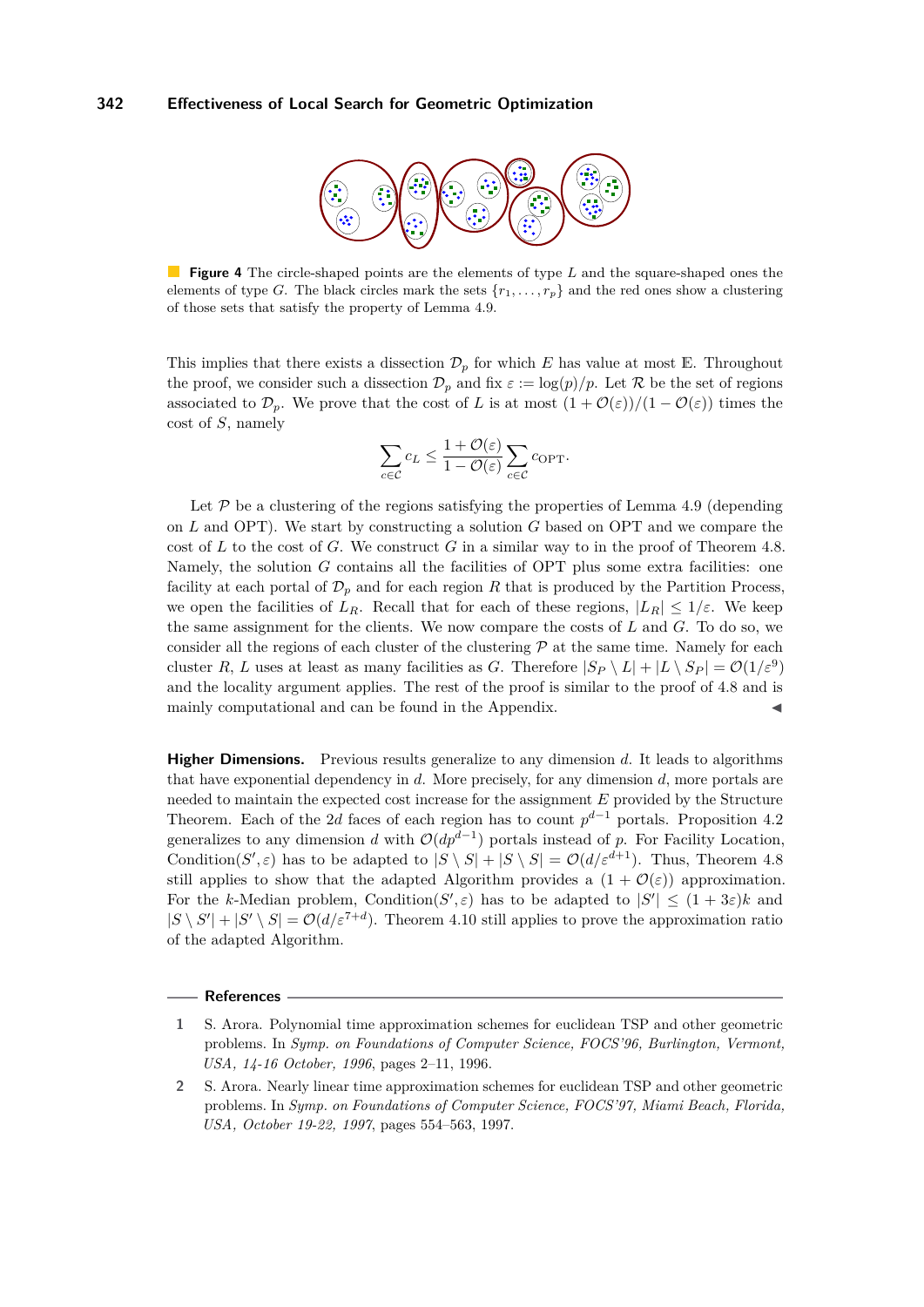- <span id="page-14-12"></span>**3** V. Arya, N. Garg, R. Khandekar, A. Meyerson, K. Munagala, and V. Pandit. Local search heuristics for k-median and facility location problems. *SIAM J. Comput.*, 33(3):544–562, 2004.
- <span id="page-14-19"></span>**4** J. Beardwood, J. H. Halton, and J. M. Hammersley. The shortest path through many points. *Mathematical Proc. of the Cambridge Philosophical Society*, 55:299–327, 1959.
- <span id="page-14-14"></span>**5** T. M. Chan and S. Har-Peled. Approximation algorithms for maximum independent set of pseudo-disks. In *Proc. of the Symp. on Computational Geometry*, SCG'09, pages 333–340. ACM, 2009.
- <span id="page-14-6"></span>**6** B. Chandra, H. J. Karloff, and C. A. Tovey. New results on the old k-opt algorithm for the TSP. In *Proc. of the ACM-SIAM Symp. on Discrete Algorithms. 23-25 January 1994, Arlington, Virginia.*, pages 150–159, 1994.
- <span id="page-14-11"></span>**7** M. Charikar and S. Guha. Improved combinatorial algorithms for facility location problems. *SIAM J. Comput.*, 34(4):803–824, 2005.
- <span id="page-14-18"></span>**8** F. A. Chudak and D. P. Williamson. Improved approximation algorithms for capacitated facility location problems. *Math. Program.*, 102(2):207–222, March 2005.
- <span id="page-14-1"></span>**9** G. A. Croes. A method for solving traveling salesman problems. *Operations Research*, 6(6):791–812, 1958.
- <span id="page-14-15"></span>**10** M. Gibson and I. A. Pirwani. Algorithms for dominating set in disk graphs: Breaking the log*n* barrier – (extended abstract). In *Algorithms – ESA 2010, European Symp., Liverpool, UK, September 6-8, 2010. Proc., Part I*, pages 243–254, 2010.
- <span id="page-14-7"></span>**11** D. S Johnson and L. A McGeoch. The traveling salesman problem : A case study in local optimization. *Local Search in Combinatorial Optimization*, 1:215–310, 1997.
- <span id="page-14-17"></span>**12** T. Kanungo, D. M. Mount, N. S. Netanyahu, C. D. Piatko, R. Silverman, and A. Y. Wu. A local search approximation algorithm for k-means clustering. *Comput. Geom.*, 28(2-3):89– 112, 2004.
- <span id="page-14-4"></span>**13** R. M. Karp. Probabilistic analysis of partitioning algorithms for the traveling-salesman problem in the plane. *Mathematics of Operations Research*, 2(3):209–224, 1977.
- <span id="page-14-0"></span>**14** S. G. Kolliopoulos and S. Rao. A nearly linear-time approximation scheme for the euclidean k-median problem. *SIAM J. Comput.*, 37(3):757–782, 2007.
- <span id="page-14-10"></span>**15** M. R. Korupolu, C. G. Plaxton, and R. Rajaraman. Analysis of a local search heuristic for facility location problems. *J. Algorithms*, 37(1):146–188, 2000.
- <span id="page-14-16"></span>**16** E. Krohn, M. Gibson, G. Kanade, and K. R. Varadarajan. Guarding terrains via local search. *JoCG*, 5(1):168–178, 2014.
- <span id="page-14-2"></span>**17** S. Lin. Computer solutions of the traveling salesman problem. *Bell System Technical Journal, The*, 44(10):2245–2269, 1965.
- <span id="page-14-3"></span>**18** S. Lin and B. W Kernighan. An effective heuristic algorithm for the traveling-salesman problem. *Operations research*, 21(2):498–516, 1973.
- <span id="page-14-9"></span>**19** N. Megiddo and K. J. Supowit. On the complexity of some common geometric location problems. *SIAM J. Comput.*, 13(1):182–196, 1984.
- <span id="page-14-8"></span>**20** O. Mersmann, B. Bischl, J. Bossek, H. Trautmann, M. Wagner, and F. Neumann. Local search and the traveling salesman problem: A feature-based characterization of problem hardness. In *Learning and Intelligent Optimization – 6th International Conference, LION 6, Paris, France, January 16-20, 2012, Revised Selected Papers*, pages 115–129, 2012.
- <span id="page-14-5"></span>**21** J. S. B. Mitchell. Guillotine subdivisions approximate polygonal subdivisions: A simple polynomial-time approximation scheme for geometric tsp, k-mst, and related problems. *SIAM J. Comput.*, 28(4):1298–1309, 1999.
- <span id="page-14-13"></span>**22** N. H. Mustafa and S. Ray. PTAS for geometric hitting set problems via local search. In *Proc. of the ACM Symp. on Computational Geometry, Aarhus, Denmark*, pages 17–22, 2009.